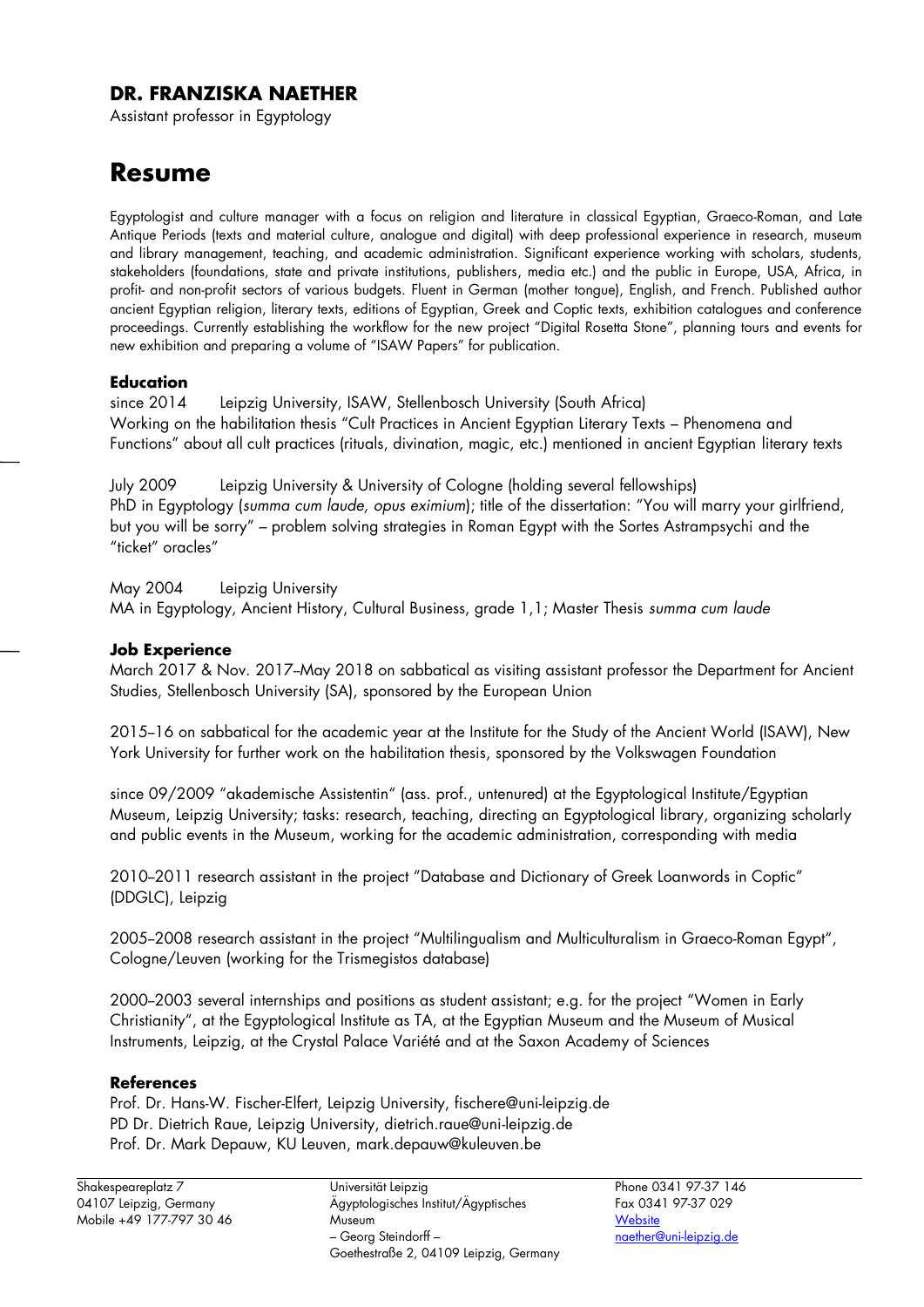# **Curriculum Vitae**

#### **Research Interests**

Ancient Egyptian religion, rituals, divination, magic, interdisciplinary comparison Egyptian and Greek literature Social and economic history (especially of the Graeco-Roman period) Papyrology (Demotic, Greek, Coptic; multilingual texts) Ancient "propaganda" and ruler cult Reception of Egypt (especially in the  $20<sup>th</sup>$  century including the so-called "Third Reich") History of Egyptology and Ancient History Digital Humanities and 3D archaeology Museology and PR of museums

## **1. Education**

| since 2014                                | Working on the habilitation thesis "Kultpraxis in altägyptischen Literatur- Phänomene und           |  |  |
|-------------------------------------------|-----------------------------------------------------------------------------------------------------|--|--|
|                                           | Funktionen" ("Cult Practices in Ancient Egyptian Literary Texts - Phenomena and Functions")         |  |  |
|                                           | about all cult practices (rituals, divination, magic, etc.) mentioned in ancient Egyptian           |  |  |
|                                           | literary texts (Middle, Late Egyptian and Demotic)                                                  |  |  |
| <b>July 2009</b>                          | PhD in Egyptology (summa cum laude, opus eximium); title of the dissertation:                       |  |  |
|                                           | "Du wirst deine Geliebte heiraten, aber es wird dir leid tun" - Problemlösungsstrategien im         |  |  |
|                                           | römischen Ägypten nach den Sortes Astrampsychi und den Ticket-Orakeln ("You will marry              |  |  |
|                                           | your girlfriend, but you will be sorry" - problem solving strategies in Roman Egypt with the        |  |  |
|                                           | Sortes Astrampsychi and the "ticket" oracles"); Supervisors: Prof. Dr. Hans-Werner Fischer-Elfert   |  |  |
|                                           | (Leipzig), Prof. Dr. Mark Depauw (KU Leuven)                                                        |  |  |
| 2007                                      | Research trip to the Laboratorio Demotico, Pisa; 25 <sup>th</sup> Congress of Papyrology, Ann Arbor |  |  |
| <b>July 2006</b>                          | 1st Summer School in Coptic Papyrology, Vienna (participant), research trip to Egypt                |  |  |
| July 04-Aug. 09 PhD student in Egyptology |                                                                                                     |  |  |
| May 2004                                  | Magister (M.A., grade 1,1; Master Thesis summa cum laude)                                           |  |  |
| <b>March 2003</b>                         | Research trip to Upper Egypt                                                                        |  |  |
| October 1999-                             | Studies in Egyptology, Ancient History (Papyrology and Cultural Studies/Cultural Business           |  |  |
| June 2004                                 | (Sociology/Marketing/PR) at the University of Leipzig                                               |  |  |

## **2. Work Experience**

| Nov. 2017- | on sabbatical for 6 months as visiting assistant professor the Department for Ancient Studies, |
|------------|------------------------------------------------------------------------------------------------|
| May 2018   | Stellenbosch University (SA), as fellow of the European Union                                  |

March 2017 visiting assistant professor the Department for Ancient Studies, Stellenbosch University (SA) 2015-16 on sabbatical for the academic year at the Institute for the Study of the Ancient World (ISAW), New York University for further work on the Habilitation thesis "Cult Practices in Ancient Egyptian Literary Texts – Phenomena and Functions"

since 10/2011 "akademische Assistentin" (ass. prof.) at the Egyptological Institute/Egyptian Museum, University of Leipzig

- Research: publication of the dissertation; working on the habilitation thesis; publishing about further research on objects from excavations and museums, catalogues, contributions in journals and conference volumes, and on the future of the humanities
- Teaching (see below); restructuring the courses of study
- Directing an Egyptological library including three project libraries: procurement plus on- and offline cataloguing of books, communication with the university library, loans, security measures, book binder services, book exchanges with many foreign institutions
- Organizing scholarly and public events: exhibitions, larger museums events including VIP services, guided tours, concerts and theater performances, guest lectures, conferences, workshops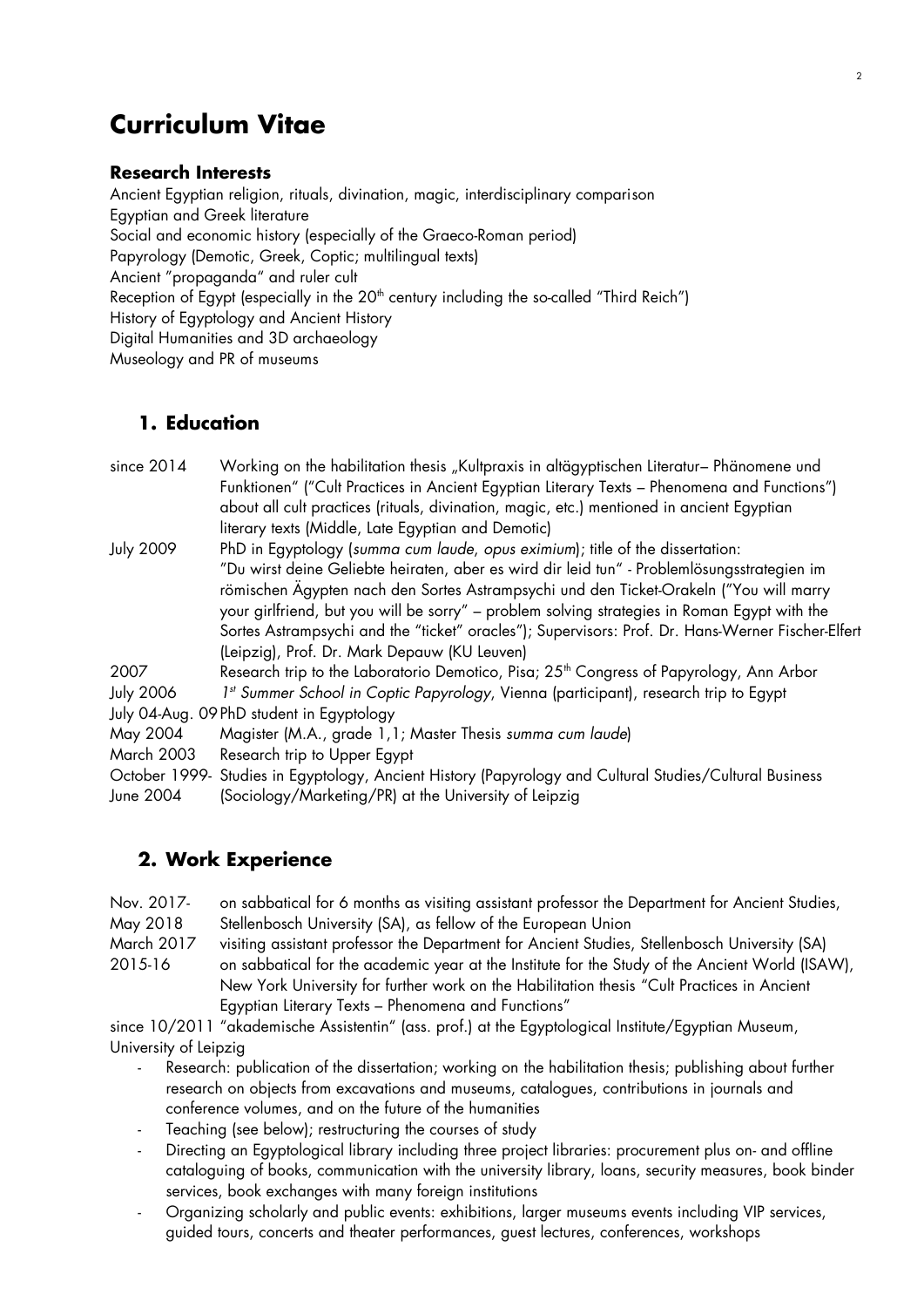- Working for the academic administration incl. hiring of faculty and staff, planning the financial year, budgeting for institute and museum
- Fundraising for institute, museum, library and projects: academic foundations, competitions within Germany and Saxony, sponsors from the industry, patrons, circle of friends of the museum
- Corresponding with media: outreach, writing press releases, designing flyers, posters, event calendars, websites and social media, planning the presentation of Egyptology at the Leipzig Book Fair, etc.
- Preparing contracts of cooperation with academic and cultural institutions

| April-Sept. 11 | "akademische Assistentin" (ass. prof.); Egyptological Institute/Egyptian Museum, University<br>of Leipzig as stand-in for Tonio Sebastian Richter                                                                                                                                                                                                                                                           |  |
|----------------|-------------------------------------------------------------------------------------------------------------------------------------------------------------------------------------------------------------------------------------------------------------------------------------------------------------------------------------------------------------------------------------------------------------|--|
| March 11       | research assistant in the project "Database and Dictionary of Greek Loanwords in Coptic"<br>(DDGLC)                                                                                                                                                                                                                                                                                                         |  |
|                | Oct. 10-Feb. 11"akademische Assistentin" (ass. prof.); Egyptological Institute/Egyptian Museum, University<br>of Leipzig as stand-in for Tonio Sebastian Richter                                                                                                                                                                                                                                            |  |
| Aug.-Sept. 10  | research assistant in the project "Database and Dictionary of Greek Loanwords in Coptic"<br>(DDGLC)                                                                                                                                                                                                                                                                                                         |  |
| April-July 10  | "akademische Assistentin" (ass. prof.); Egyptological Institute/Egyptian Museum, University<br>of Leipzig as stand-in for Tonio Sebastian Richter                                                                                                                                                                                                                                                           |  |
| March 10       | research assistant in the project "Database and Dictionary of Greek Loanwords in Coptic"<br>(DDGLC)                                                                                                                                                                                                                                                                                                         |  |
|                | Sept. 09-Feb. 10 "akademische Assistentin" (ass. prof.); Egyptological Institute/Egyptian Museum, University<br>of Leipzig as stand-in for Tonio Sebastian Richter                                                                                                                                                                                                                                          |  |
| 2005-2008      | research assistant for the project "Multilingualism and Multiculturalism in Graeco-Roman Egypt"<br>(Alexander von Humboldt Foundation, Sofja-Kovalevskaja-Award project of Mark Depauw) in<br>Cologne/Leuven creating the database "Trismegistos" (www.trismegistos.org). I was<br>responsible for "TM Magic" (religious and magical texts in all languages and religions), school<br>texts and literature. |  |
| 2002-2003      | student assistant in Ancient History, Department of History, for the project "Women in Early<br>Christianity" and at the Egyptological Institute/Egyptian Museum, University of Leipzig                                                                                                                                                                                                                     |  |
| 2001-2003      | student assistant at the Saxon Academy of Sciences, Leipzig, for the project "Thesaurus Linguae<br>Aegyptiae" (TLA)                                                                                                                                                                                                                                                                                         |  |
| 2000           | Internships in Crystal Palace Variété and Museum of Musical Instruments, Leipzig                                                                                                                                                                                                                                                                                                                            |  |

## **Academic Teaching Experience (mostly taught in German)**

- "Ancient Egyptian Art and Monuments ("Denkmälerkunde"): Pre-Dynastic Period to the Middle Kingdom" (lectures, for bachelor students), summer term 2017)
- "Creating a Studio Exhibition for the Demotic Congress" (for bachelor, master and PhD students), summer term 2017
- Synoikisis DC: session "Digital Egyptology", summer term 2017, <https://github.com/SunoikisisDC/SunoikisisDC-2016-2017/wiki/Spring-2017:-SunoikisisDC>
- "Von Spätzeit bis Spätantike 25 Keypieces der ägyptischen Geschichte" (for master and PhD students) winter term 2015-16
- "Museumsmanagement: Totenkult in 3D?" (for master and PhD students), winter term 2015-16
- "Egyptology and PR: Cultural Business and Museum Management" (for bachelor, master and PhD students, with 6 excursions), summer term 2015
- "Historical Perspectives on Egyptian Culture: Alexandria ad Aegyptum" (for master and PhD students), winter term 2014-15
- "Egypt Aspects of an Early Civilization: Cult practices in Egypt in Literary Texts: Oracles, Magic, and Dreams" (for bachelor and master students), winter term 2014-15
- "Historical Perspectives on Egyptian Culture: Age-old, Perverse, Super-Religious: Reception of Egypt in Contemporary Pop Culture" (music videos, esoteric sects, Hollywood movies about Cleopatra, Brazilian carnival, Egypt in today's German and Egyptian primary education), summer term 2013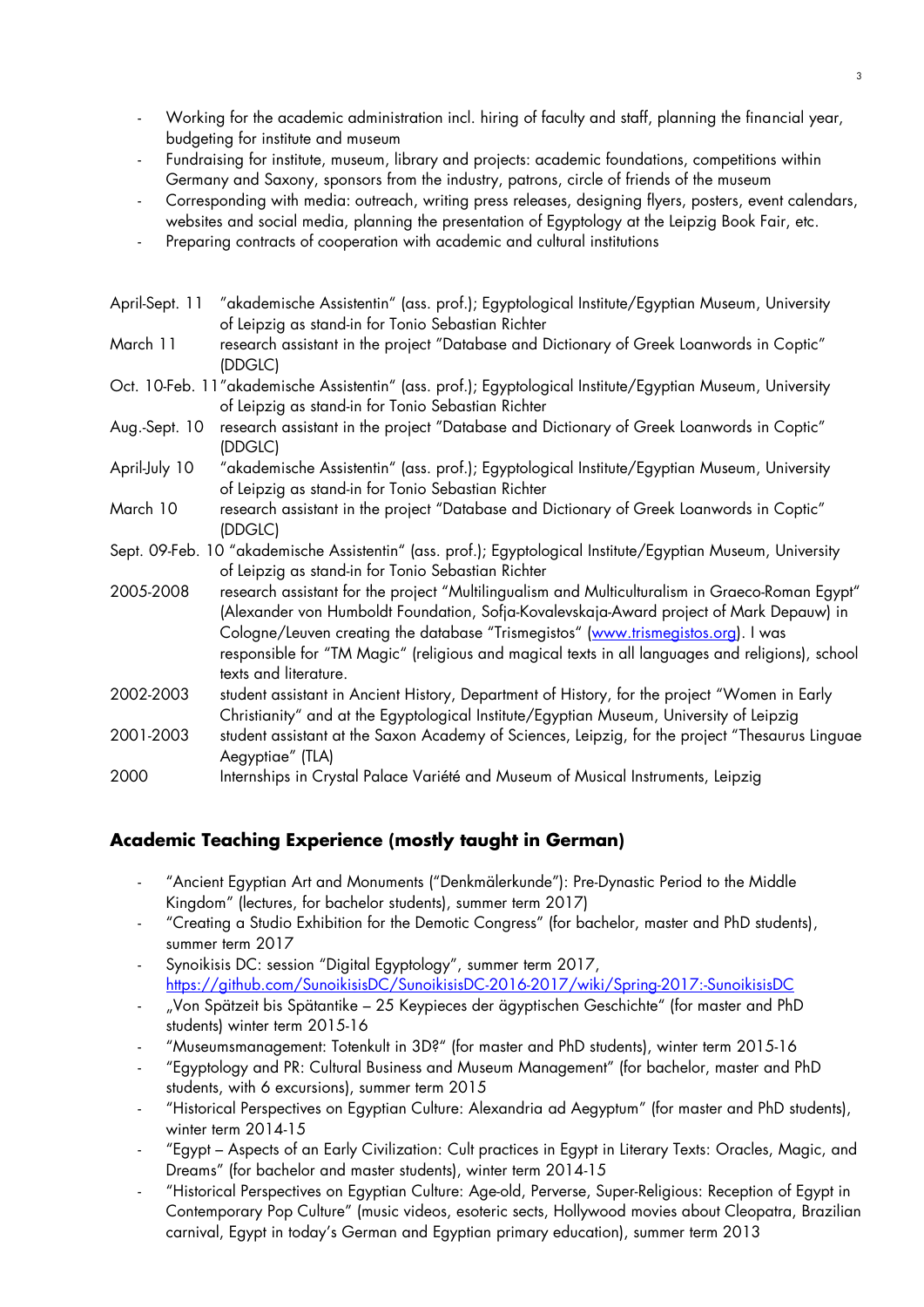- "Historical Perspectives on Egyptian Culture: Age-old, Perverse, Super-Religious: Reception of Egypt in Contemporary Pop Culture" (for master students), winter term 2013-14, with Alexandra Cappel
- "Working on Objects: Amulets from the Ancient Mediterranean and Roman Britain" (for master, Magister and PhD students including participants of the Research Academy Leipzig), summer term 2013), with Simone Berger-Lober
- "Archaeology in Dialogue: Aswân in Leipzig Finds from the Qubbet el-Hawa from Bonn" (preparation of an exhibition, introduction in cultural management, for master and PhD students), winter term 2012-13, with Dietrich Raue
- "Egypt Aspects of an Early Civilization: "His heart is satisfied with the gods" (royal) commands, orders and decrees" (for master students), winter term 2012-13
- "Ancient Egyptian Art and Monuments ("Denkmälerkunde"): Pre-Dynastic Period to Late Antiquity" (lectures, for bachelor students), winter term 2012-13 and summer term 2013
- "Ancient Egyptian History, Third Intermediate Period to the Arab Conquest" (seminar and lectures, for bachelor students) summer terms 2011, 2012, 2013, and 2017
- "Processing Digital Data in Egyptology" (MOOC offered on the online learning platform "Moodle", one-year e-learning course on (digital) rights management, Unicode, writing hieroglyphs, image rendering, cartographical data processing with GIS etc., for bachelor students), in the academic years 2011-12, 2013-14, 2014-15, 2016-17, with Kai-Christian Bruhn and Dietrich Raue
- "Medînet Mâdi (Narmouthis) a Town and its Secrets" (for Magister and PhD students), winter term 2010-11
- "Preparation of the Exhibition on the Occasion of the 200<sup>th</sup> birthday of Karl Richard Lepsius" (writing exhibition texts, looking for objects, editing a book and installing a homepage including excursions and an introduction to cultural management, for bachelor, master, Magister and PhD students), summer term 2010; [www.lepsius-online.de](http://www.lepsius-online.de/)
- "General Meryre and the Golem The Late Egyptian Story of Papyrus Vandier" (for master and Magister students), winter term 2009-10
- "Demotic Magical Texts" (for Magister and PhD students), winter term 2009-10
- "Demotic Literary and Documentary Texts" (for bachelor, master and Magister students), summer terms 2010, 2011, 2012, 2014 (course texts include, inter alia: "Setna Stories", "The Teaching of Onchsheshonqy", "The Harpist", The Rosetta Stone, unpublished ostraca from the collection)
- "Demotic for Beginners" (for bachelor, master and Magister students), winter terms 2009-10, 2010-11, 2011-12, 2013-14
- Guest lecturer in seminars on Egyptian history, current research, cultural management in non-profit enterprises etc. in English and German
- Co-organized several academic excursions within Germany and to Egypt (2006), Rome (2006), and Lebanon (2011)
- Graded student papers in web design, interface design and project management at the Leipzig University of Applied Sciences (2011)
- Supervising 10 to 15 bachelor and master theses per academic year
- Documenting theses online, offline and in the library
- Coaching students and PhD candidates for fellowship applications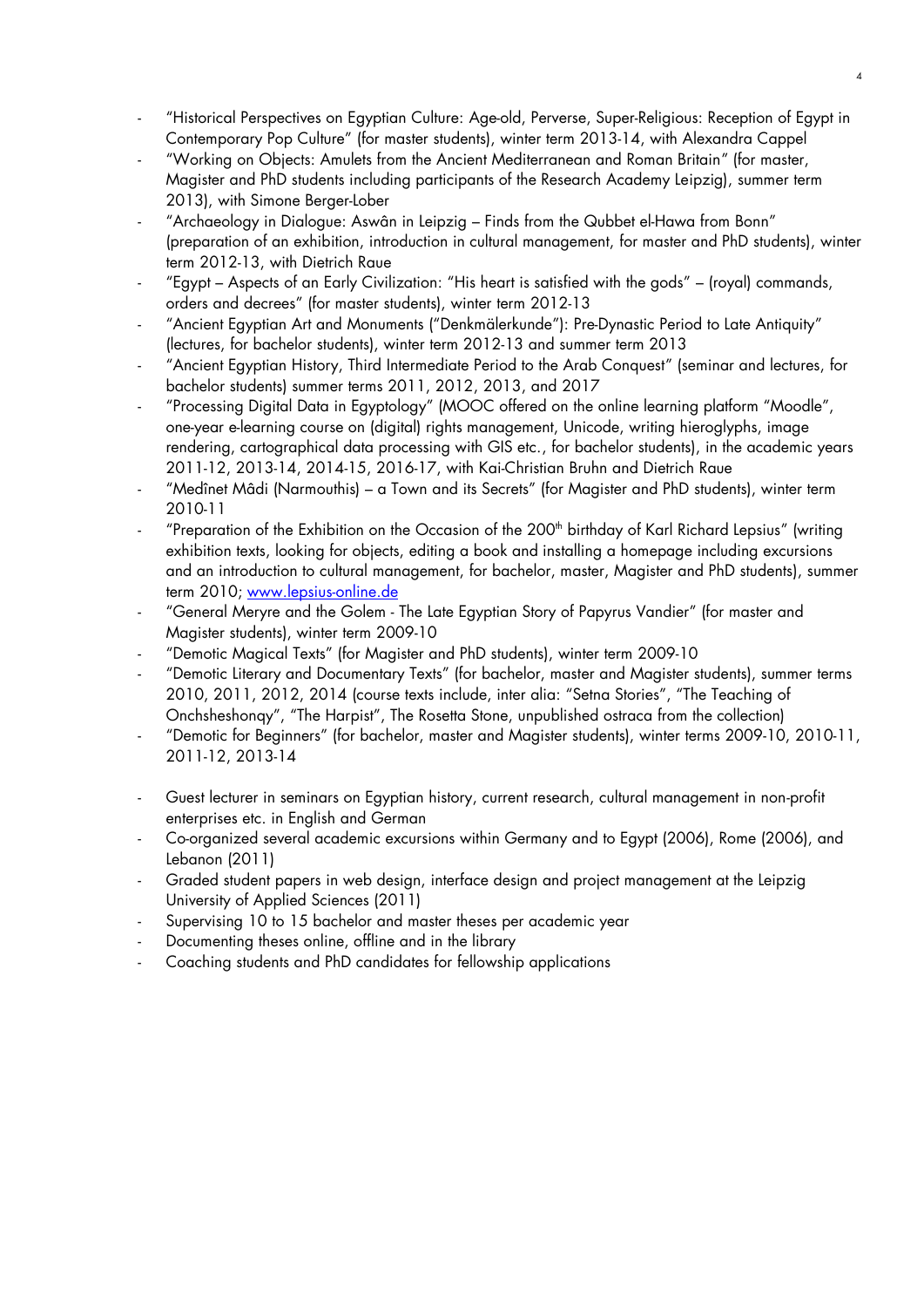#### **Academic Management Duties**

since 04/2017 Editor in Chief of the project "Digital Rosetta Stone" with Dr. Monica Berti, funded by the German Federal Ministry of Education and Research, [www.dh.uni-leipzig.de/wo/drs/](http://www.dh.uni-leipzig.de/wo/drs/)

- 2010-2011 Founded and administering the institute's and museum's Facebook page, directed the redesign of the institute's and museum's website as well as the online presence of the "Zeitschrift für Ägyptische Sprache und Altertumskunde" (ZÄS); created web standards for the entire university and designed logos for the institute and the museum together with the Leipzig University of Applied Sciences (HTWK), Faculty of Media, supervisor for study courses in Webdesign, Interface Design and Project Management [www.aegyptologisches-institut.uni-leipzig.de](http://www.aegyptologisches-institut.uni-leipzig.de/) and [www.aegyptisches-museum.uni-leipzig.de](http://www.aegyptisches-museum.uni-leipzig.de/) since 2010 Webmaster (Typo3) since 2010 Supervising high school interns and student assistants (via schools, international programs such
- as Erasmus, from libraries, from the German employment agency, ca. 10-15 persons per year); supervising adjunct faculty
- since 2009 directing the library of the Egyptological Institute/Egyptian Museum

#### **Organized Conferences and Scholarly Meetings**

|                                                                                                | September 2017 13 <sup>th</sup> International Conference of Demotic Studies, Leipzig                                     |  |  |
|------------------------------------------------------------------------------------------------|--------------------------------------------------------------------------------------------------------------------------|--|--|
|                                                                                                | January 2017 Workshop on university systems worldwide and foundation of the network "Gute Arbeit in der<br>Wissenschaft" |  |  |
| May 2016                                                                                       | Interdisciplinary Workshop at ISAW, New York: Cult Practices in Ancient Literatures: Egyptian,                           |  |  |
|                                                                                                | Near Eastern and Graeco-Roman Narratives in a Cross-Cultural Perspective                                                 |  |  |
| January 2016                                                                                   | Round table "Literary Text in Graeco-Roman Egypt" organized with Gil H. Renberg on the                                   |  |  |
|                                                                                                | 147 <sup>rd</sup> SCS/APA Annual Meeting in San Francisco                                                                |  |  |
| November 2015 DHEgypt15: "Altertumswissenschaften in a Digital Age: Egyptology, Papyrology and |                                                                                                                          |  |  |
|                                                                                                | Beyond", Conference and Workshops with the Humboldt chair of Digital Humanities, Leipzig,                                |  |  |
|                                                                                                | organized with Monica Bert                                                                                               |  |  |
| Spring 2015                                                                                    | Several Conferences for the Konrad-Adenauer-Foundation and the Robert-Bosch-Foundation                                   |  |  |
|                                                                                                | November 2013 Workshop with the German Rector's Conference "Kompetenzorientierung und                                    |  |  |
|                                                                                                | Wissenstransfer: Neue Lehr- und Lernstrategien in den Geschichts-, Kunst- und                                            |  |  |
|                                                                                                | Orientwissenschaften" (Compentence, Knowledge Transfer and Employability in Teaching the                                 |  |  |
|                                                                                                | Humanities) at the Saxon Academy of Sciences in Leipzig                                                                  |  |  |
| Januar 2012                                                                                    | Panel "Greco-Egyptian Religion in Light of the Demotic Sources", organized with Gil H.                                   |  |  |
|                                                                                                | Renberg on the 143 <sup>rd</sup> AIA/APA Annual Meeting in Philadelphia, PA                                              |  |  |
|                                                                                                | November 2011 Symposion on Sortilege in Late Antiquity in Princeton (early preparation stage)                            |  |  |
|                                                                                                | since 10/2011 Guest lecture series at the Egyptological Institute in Leipzig including a special edition on the          |  |  |
| Battle of Nations (1813)                                                                       |                                                                                                                          |  |  |
| 2011                                                                                           | 43rd "Ständige Ägyptologenkonferenz" (SÄK), Leipzig                                                                      |  |  |
| since 2010                                                                                     | the annual Berlin-Leipzig conference "Neue Forschungen zur ägyptischen Kultur und                                        |  |  |
|                                                                                                | Geschichte" and the annual "Steindorff-Tag" of the Egyptian Museum, Leipzig as well as                                   |  |  |
|                                                                                                | special events and workshops, alumni meetings, graduation ceremonies, nights of the                                      |  |  |
|                                                                                                | museums, long nights of sciences, vernissages                                                                            |  |  |
| since 2009                                                                                     | annual lecture series "AEGYPTIACA" (12 lectures per year) of the Egyptological                                           |  |  |
|                                                                                                | Institute/Egyptological Museum in Leipzig                                                                                |  |  |
| since 2009                                                                                     | guided tours in the Egyptian Museum for various audiences                                                                |  |  |
| 2008                                                                                           | 2 <sup>nd</sup> Summer School in Coptic Papyrology, Leipzig (organizer, lecturer, editor)                                |  |  |
| 2007                                                                                           | 39th Ständige Ägyptologenkonferenz (SÄK), Cologne (helping the organizers)                                               |  |  |
| 2005-2007                                                                                      | three workshops on the history of religion, divination and rituals with Annette Hupfloher, Max-                          |  |  |
|                                                                                                | Weber-Kolleg Erfurt, in Leipzig                                                                                          |  |  |
| since 2005                                                                                     | PhD graduation ceremony in Egyptology (co-organization, ritual texts and performance)                                    |  |  |
| 2001                                                                                           | "Feinde und Aufrührer. Konzepte von Gegnerschaft in ägyptischen Texten besonders des                                     |  |  |
|                                                                                                | Mittleren Reiches", Saxon Academy of Sciences (student assistant)                                                        |  |  |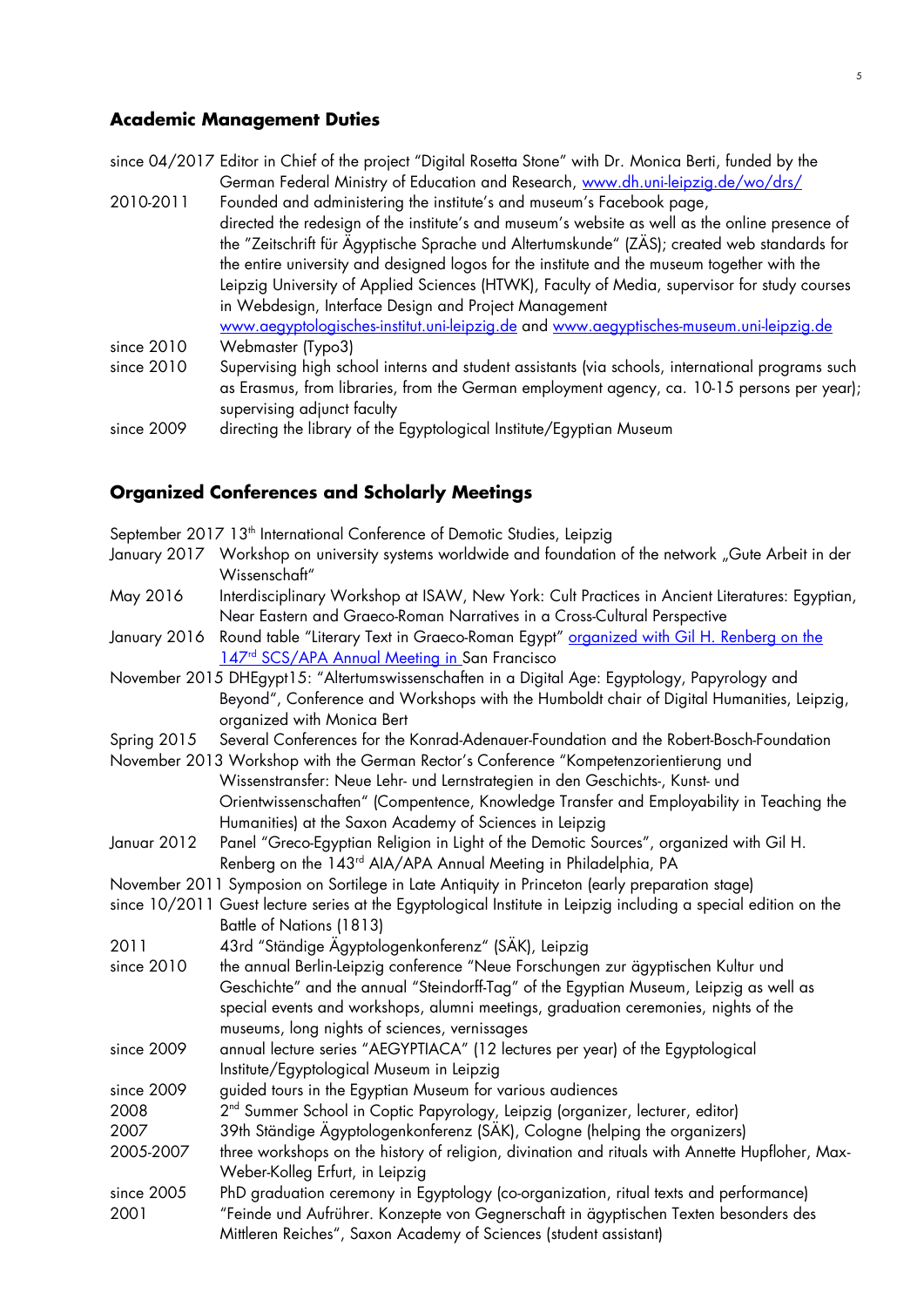Besides, I have been asked to chair conference sections, lead discussions on politics for higher education and hosting cultural events such as book launch readings or vernissages of artists.

#### **Museum Exhibitions**

| 2017 | "Bekriegt. Besetzt. Bereichert. Agypten zwischen Spätzeit und Spätantike", Egyptian Museum,  |  |  |
|------|----------------------------------------------------------------------------------------------|--|--|
|      | University of Leipzig                                                                        |  |  |
| 2013 | "Zwischen den Welten. Grabfunde von Ägyptens Südgrenze" (Objects from the Qubbet el-         |  |  |
|      | Hawa from the University of Bonn), Egyptian Museum, University of Leipzig                    |  |  |
| 2012 | "Von Naumburg bis zum Blauen Nil. Die Lepsius-Expedition nach Ägypten und Nubien",           |  |  |
|      | Stadtmuseum and Schlösschen am Markt, Naumburg with an accompanying lecture series           |  |  |
| 2012 | "Georg Steindorff - Stationen eines Lebens (1861-1951)", Egyptian Museum, University of      |  |  |
|      | Leipzig                                                                                      |  |  |
| 2008 | "EIS THEOS - One God!", Egyptian Museum, University of Leipzig on occasion of the            |  |  |
|      | conference "Language Typology and Egyptian-Coptic Linguistics" with the Max Planck Institute |  |  |
|      | of Evolutionary Anthropology, Leipzig (October 2008)                                         |  |  |

#### **Academic Memberships and Editorships**

|              | since 07/2017 honorary research associate at the Department of Ancient Studies, Stellenbosch university (SA) |
|--------------|--------------------------------------------------------------------------------------------------------------|
| since $2014$ | series editor of "Kleine ägyptische Texte" (KÄT, Harrassowitz publishing house)                              |
|              | since 10/2012 member of the executive council of the "Research Academy Leipzig", a PhD program in the        |
|              | humanities with ca. 30 students                                                                              |
|              | since 10/2012 member of the "Welcome Center" of the University of Leipzig (network of Leipzig scholars       |
|              | helping international guest professors)                                                                      |
|              | since 09/2012 member of "IANUS - Forschungsdatenzentrum Archäologie & Altertumswissenschaften" of the        |
|              | German Archaeological Institute (DAI) Berlin                                                                 |
| since $2012$ | reviewer for the German Academic Exchange Service and the Konrad-Adenauer-Foundation                         |
| 2011-2012    | member of the study commission of Egyptology and Near Eastern Studies, Faculty of History,                   |
|              | <b>Arts and Oriental Studies</b>                                                                             |
| since $2011$ | Co-worker for the Demotistische Literaturübersicht (in the print-journal Enchoria and                        |
|              | responsible for the online version in the "Trismegistos" database (from DL 33 onwards))                      |
| since $2011$ | member of the Centre for the Study of Religion (CSR)                                                         |
| since 2007   | member of the Association Internationale de Papyrologues, American Society of Papyrologists                  |
|              |                                                                                                              |

#### **Voluntary Projects and Community Engagement**

- since 2015 spokesperson of the committee of alumni of the Konrad Adenauer Foundation
- since 2014 co-founder and member of "MULE Mittelbauinitiative der Universität Leipzig", an initiative to foster the position of untenured academic stuff (responsible for PR and events)
- since 2011 singer in the Church choir of St. Peter, Leipzig (performing Bach and Mendelssohn-Bartholdy)
- since 2008 working in the "Leipzig PhD Initiative" and the "PhD Council" ",organizing and moderating the Leipzig PhD lecture series (six events per year), editor of the *open access* journal "Arbeitstitel. Forum für Leipziger Promovierende", [www.prorat.uni-leipzig.de;](http://www.prorat.uni-leipzig.de/) [http://www.wissens-werk.de/index.php/arbeitstitel\)](http://www.wissens-werk.de/index.php/arbeitstitel)
- 2006-2009 manager of the primary education project "Schule mit Zukunft" (Future for Schools) funded by Dr. Arend Oetker from the Stifterverband for the German Sciences and ALISA gem. e.V., a project for the 600th anniversary of the University of Leipzig in 2009
- 2005-09 spokesperson for the Leipziger Stipendiatennetzwerk (Leipzig Network of Student and PhD fellows) with several community engagement projects such as the "StattGarten" created 2007 and a fundraising campaign to restore the statue of Felix-Mendelssohn-Bartholdy in front of St.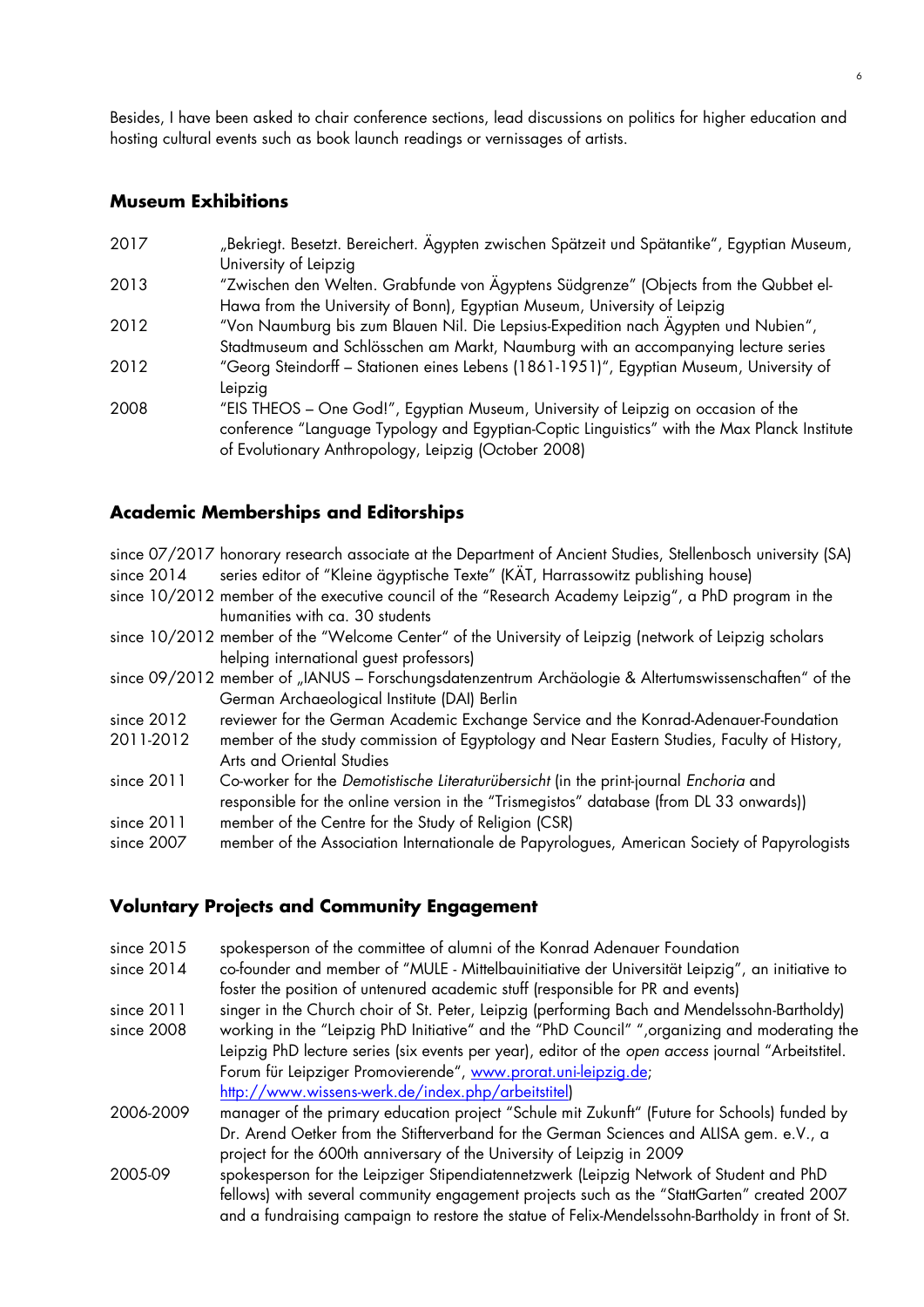Thomas Church which was destroyed by the Nazis; organization of a great concert of French composers in March 2006 (more than 500 guests)

## **3. Scholarships and Awards**

| Nov. 2017- | Fellow of the European Union of the EUROSA program as visiting assistant professor and                                                                                                   |  |  |
|------------|------------------------------------------------------------------------------------------------------------------------------------------------------------------------------------------|--|--|
| May 2018   | honorary research associate in Stellenbosch (SA)                                                                                                                                         |  |  |
| April 2017 | travel reimbursement of the Erasmus+ program and the Research Academy to conferences and<br>meetings at the Hebrew University, Jerusalem, Israel and to New York and New Haven (Yale)    |  |  |
| March 2017 | Fellow of the Erasmus+ program as visiting assistant professor in Stellenbosch (SA)                                                                                                      |  |  |
| 2015-2016  | Fellow of the Volkswagen Foundation as postdoc at ISAW, New York (USA)                                                                                                                   |  |  |
| 2013-2014  | Fellow of the mentoring program of the University of Leipzig                                                                                                                             |  |  |
| 2013       | Dr. Walther Liebehenz-Award "für hervorragende Leistungen auf dem Gebiet der Ägyptologie<br>und Koptologie und die Dissertation" (for excellence in Egyptology and for the dissertation) |  |  |
| 2010-2012  | Fellow of the Robert-Bosch-Foundation, "Fast Track Program" for female postdocs                                                                                                          |  |  |
| 2008-2009  | Fellow of the Albertus-Magnus-Society for the PhD                                                                                                                                        |  |  |
| 2005-2007  | Fellow of the Konrad-Adenauer-Foundation for the PhD (for the same period of the Hanns-<br>Seidel-Foundation, returned)                                                                  |  |  |
| 2005       | travel reimbursement of the German Research Council for presenting the PhD subject in Paris                                                                                              |  |  |
| 2004       | Award of the Faculty of History, Arts and Oriental Studies, Leipzig for excellence during the<br>study course and for the master thesis                                                  |  |  |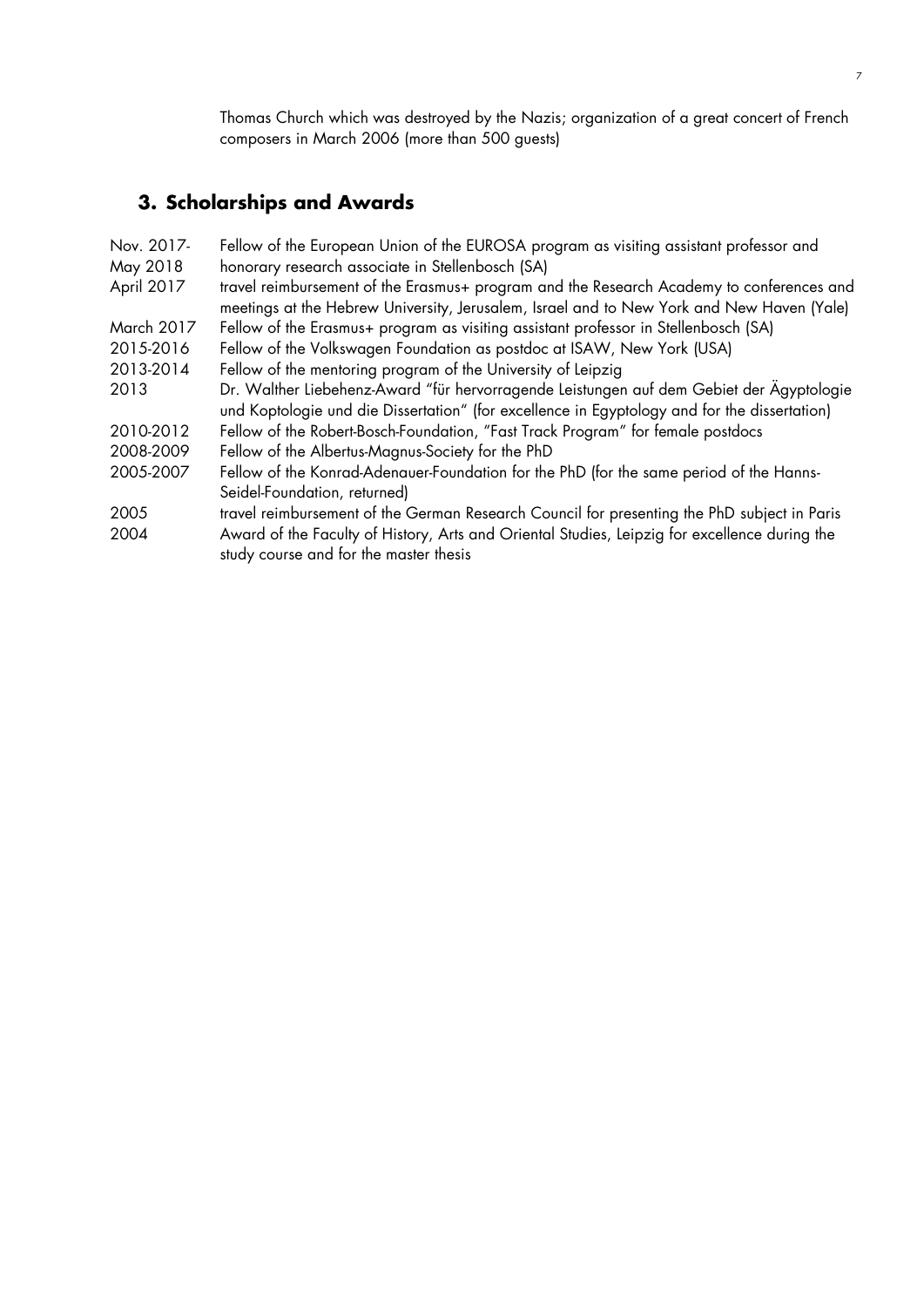## **4. Publications**

## **Monographs and Edited Volumes**

"Bekriegt. Besetzt. Bereichert. Ägypten zwischen Spätzeit und Spätantike". Begleitheft zur Sonderausstellung im Ägyptischen Museum der Universität Leipzig, 7. September bis 10. Dezember 2017, edited with Caroline Böhme, Leipzig 2017, open access:<http://nbn-resolving.de/urn:nbn:de:bsz:15-qucosa2-161898>

8

Altertumswissenschaften in a Digital Age – Egyptology, Papyrology and Beyond. Proceedings of a Conference and Workshop in Leipzig, November 4-6, 2015 edited with Monica Berti, Leipzig 2016, open access: <http://nbn-resolving.de/urn:nbn:de:bsz:15-qucosa-201500>

Akten des Workshops "Kompetenzorientierung und Wissenstransfer: Neue Lern- und Lehrstrategien in den Geschichts-, Kunst- und Orientwissenschaften", 06.11. und 07.11.2013 – Leipzig edited with Juliane Bally, Hochschulrektorenkonferenz, Projekt Nexus. Link: [http://www.hrk](http://www.hrk-nexus.de/aktuelles/tagungsdokumentation/kompetenzorientierung-und-wissenstransfer)[nexus.de/aktuelles/tagungsdokumentation/kompetenzorientierung-und-wissenstransfer.](http://www.hrk-nexus.de/aktuelles/tagungsdokumentation/kompetenzorientierung-und-wissenstransfer) (Conference papers of a workshop on current methods and strategies in teaching (digital) humanities)

Von Naumburg bis zum Blauen Nil. Die Lepsius-Expedition nach Ägypten und Nubien. Begleitheft zur Ausstellung in Naumburg vom 15. September bis 25. November 2012 edited with Elke Freier and Siegfried Wagner, with a major contribution by Rainer M. Lepsius, Naumburg 2012. (volume accompanying the great exhibition on Karl Richard Lepsius on occasion of his 200th birthday in 2012)

Die Sortes Astrampsychi. Problemlösungsstrategien durch Orakel im römischen Ägypten. Orientalische Religionen in der Antike 3, Tübingen: Mohr Siebeck 2010 (Dissertation on the Egyptian lot oracle "Sortes Astrampsychi", ancient oracles and comparable texts from antiquity to the early modern period). Reviews:

van der Horst, Pieter W., in Bryn Mawr Classical Review (BMCR) 2010.08.34 (open access). Lange, Armin; Davidowicz, Klaus S.; Langer, Gerhard et al., in Journal of Ancient Judaism 2 (2011), 134-135. Silvano, Luigi, in Medioevo greco 11 (2011), 303.

Clarysse, Willy, in Bulletin of the American Society of Papyrologists (BASP) 48 (2011), 293-296.

Duval, Nancy, in Les Etudes Classiques 78 (2011), 380-382.

Poethke, Günter, in Archiv für Papyrusforschung (APF) 58 (2012), 127-129.

A Chronological Survey of Precisely Dated Demotic and Abnormal Hieratic Sources. Depauw, Mark with Arlt, Carolin; Elebaut, Marlies; Georgila, Aikaterini; Gülden, Svenja; Knuf, Hermann; Moje, Jan; Naether, Franziska; Verreth, Herbert. Trismegistos Online Publication 1, Köln / Leuven 2008.

## **In Preparation**

Kultpraxis in altägyptischen Literatur– Phänomene und Funktionen. Habilitation thesis about all cult practices (rituals, divination, magic …) mentioned in ancient Egyptian literary texts (Old, Middle, Late Egyptian and Demotic, in preparation with Mohr Siebeck)

Cult Practices in Ancient Literatures: Egyptian, Near Eastern and Graeco-Roman Narratives in a Cross-Cultural Perspective. Proceedings of a Workshop in New York (in preparation with ISAW Papers, New York, open access)

Proceedings of the 13th International Congress of Demotic Studies Leipzig, September 4-8, 2017 (in preparation with de Gruyter)

Festschrift for Hans-W. Fischer-Elfert. Co-edited with Marc Brose, Peter Dils and Dietrich Raue (in preparation with de Gruyter, September 2019)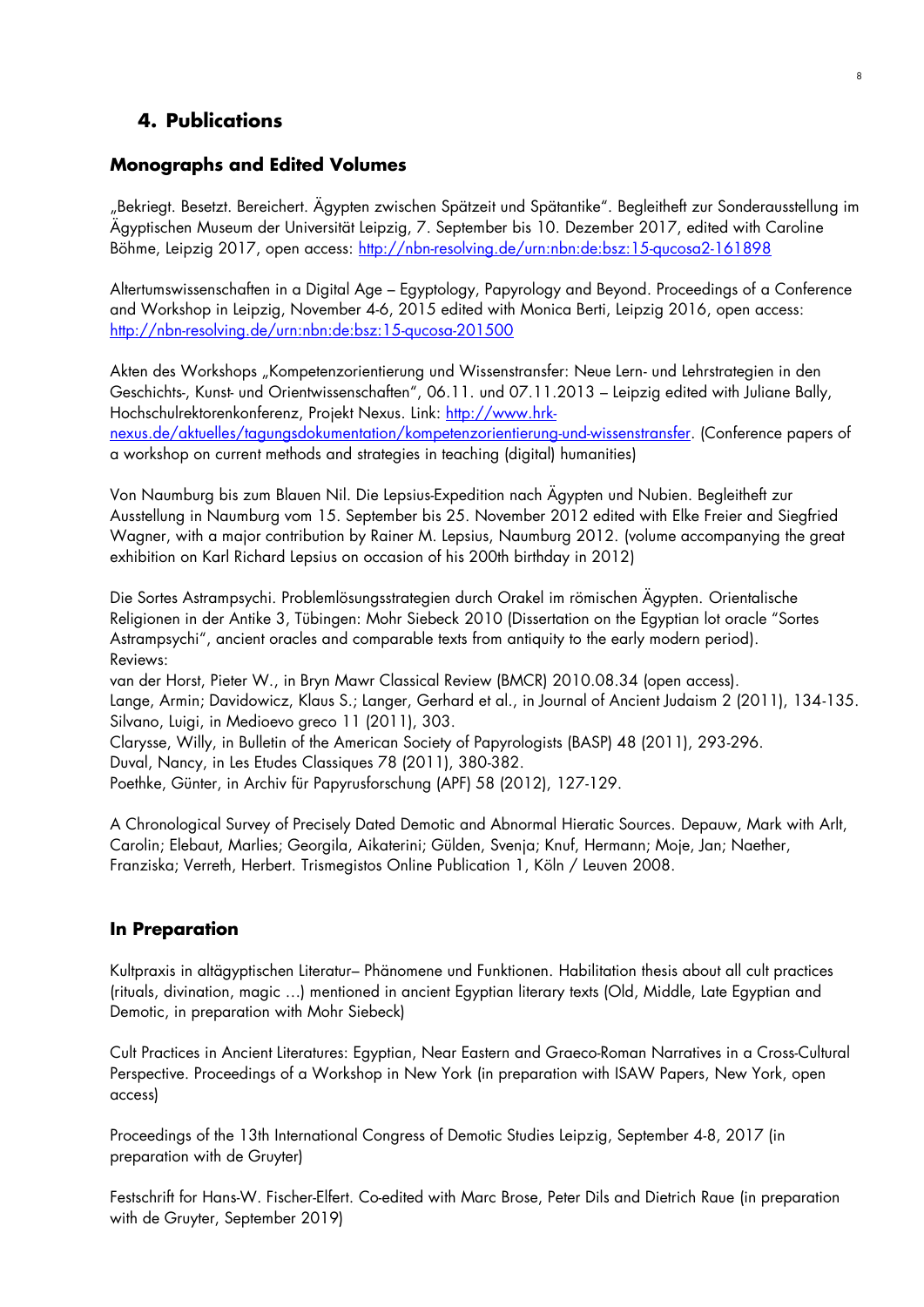Demotic Texts of the Egyptian Museum –Georg Steindorff- in Leipzig. Catalogue volume in preparation, together with the Hieratic and Hieroglyphic Texts being edited by Hans-W. Fischer-Elfert

Second Summer School in Coptic Papyrology. Co-edited with Tonio Sebastian Richter and Reinhold Scholl (in preparation with de Gruyter publishers)

The Sortes Sourcebook on ancient Egyptian Oracles

Commentary of the Greek Aretalogy on Imhotep-Asklepios (P. Oxy. 1381) for Archiv für Papyrusforschung (APF) Beihefte

## **Articles and Contributions in Edited Volumes**

Tutanchamuns Gebiss und Kieferrelation. With Pausch, Niels C; Krey, Karl Friedrich. In: Deutsche Zahnärztliche Zeitschrift 72 (2017), 86-87

Demotic Ostraca from Leipzig. In: Proceedings of the 27th International Congress of Papyrology, Warsaw, Journal of Juristic Papyrology Supplement (JJP Suppl.), Warsaw 2016

26.Der berauschte Pharao. In: Studium universale und Ansagen zur Zeit, Wintersemester 2012-13; see academia.edu

O. Lips. ÄMUL dem. 1270. In: Raue, Dietrich (ed.): Texte und Inschriften aus dem Ägyptischen Museum Leipzig (Leipzig 2016).

Several Contributions: Front Matters, Editorial, Protocols, Photos, Final Discussion, The Digital Rosetta Stone (with Monica Berti, Giuseppe Celano, Julia Jushaninowa, Polina Yordanowa), E-Learning Course "Verarbeitung digitaler Daten in der Ägyptologie", In: Berti, Monica; Naether, Franziska (Hrsg.): Altertumswissenschaften in a Digital Age – Egyptology, Papyrology and Beyond. Proceedings of a Conference and Workshop in Leipzig, November 4-6, 2015, Leipzig 2016 (open access), [http://nbn-resolving.de/urn:nbn:de:bsz:15-qucosa-](http://nbn-resolving.de/urn:nbn:de:bsz:15-qucosa-201500)[201500](http://nbn-resolving.de/urn:nbn:de:bsz:15-qucosa-201500)

18. Griechisch-Ägyptische Magie nach den Papyri Graecae et Demoticae Magicae.21. Magic in the Internet: Investigation by Genre in Trismegistos.

Naturgesetze und göttliche Justiz in Ägypten: zwei Pole einer Betrachtung. In: Schmid, Konrad; Uehlinger, Christoph (ed.): Laws of Heaven – Laws of Nature: Himmelsgesetze - Naturgesetze. Legal Interpretations of Cosmic Phenomena in the Ancient World - Rechtsförmige Interpretationen kosmischer Phänomene in der antiken Welt. Orbis Biblicus et Orientalis (OBO) 267, Fribourg/Göttingen 2016, 52-70.

Tutankhamun's Dentition: The Pharaoh and his Teeth. With Pausch, Niels Christian and Krey, Karl Friedrich. In: Brazilian Dental Journal (Braz. Dent. J.) 26.6, Ribeirão Preto Nov./Dec. 2015, open access [dx.doi.org/10.1590/0103-6440201300431](http://dx.doi.org/10.1590/0103-6440201300431)

Magic in the Internet: Investigation by Genre in Trismegistos. In: Kousoulis, P.; Lazaridis, N. (ed.): Proceedings of the Tenth International Congress of Egyptologists, University of the Aegean, Rhodes, 22-29 May 2008. Orientalia Lovaniensia Analecta (OLA) 241, 2016, Leuven 2016, 1485-1494.

"The Mysterious Squares" – O. Lips. ÄMUL. inv. 1270 reconsidered. In: Haikal, Fayza (ed.): Mélanges offert à Ola el-Aguizi. BdÉ 164, Le Caire 2015, 311-324.

Karl Richard Lepsius and his Expedition into Nubia / Karl Richard Lepsius a jeho expedice do Núbie. In: Onderka, Pavel, Vrtal, Vlastimil: Nubie. Zerne na kfizovatce kultur / Nubia. A Land on the Crossroads of Cultures. Wad Ben Naga 2014, Prag, Národní Muzeum 2014, 136-139.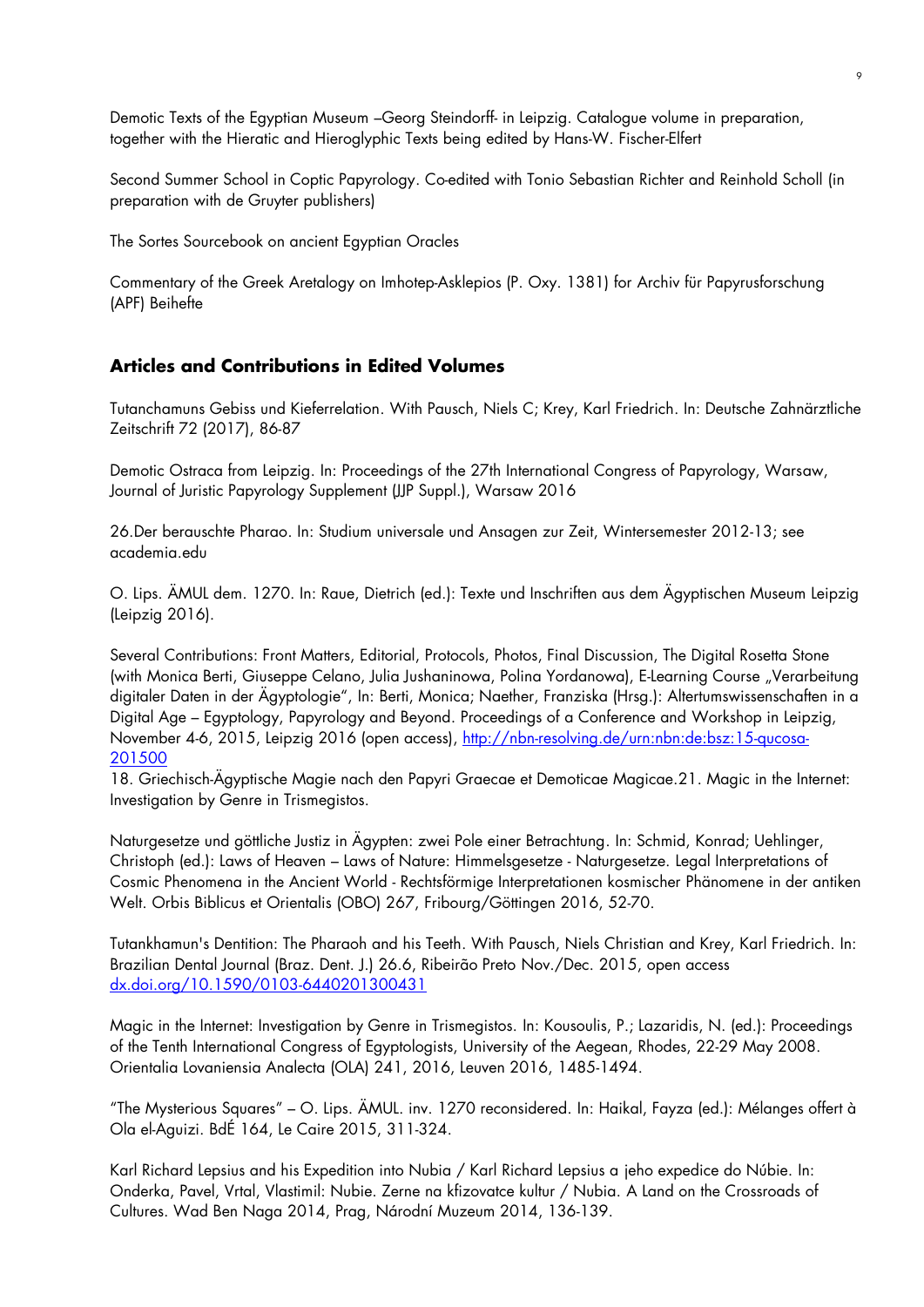Griechisch-Ägyptische Magie nach den Papyri Graecae et Demoticae Magicae. In: Jördens, Andrea (ed.): Ägyptische Magie und ihre Umwelt, Philippika 80, Wiesbaden 2015, 191-217.

The Categorization of Numeric and Magical Texts as Exemplified by OMM 170+796+844 with Micah T. Ross. In: Broux, Yanne; Depauw, Mark (ed.): Acts of the Tenth International Congress of Demotic Studies, Leuven, August 26-29, 2008, Orientalia Lovaniensia Analecta (OLA) 231, Leuven 2014, 161-202.

Zukunft der "Kleinen Fächer". HRK-Workshop "Kompetenzorientierung und Wissenstransfer. Neue Lern- und Lehrstrategien in den Geschichts-, Kunst- und Orientwissenschaften" in Leipzig with Juliane Bally. In: Denkströme. Journal der Sächsischen Akademie der Wissenschaften 12 (2014), 181-186.

"Nimm Anemone, Feuerlack, Saft der Artischocke, Samen der ägyptischen Distel, Typhonsrötel ..." Zauber und Orakel im Alten Ägypten. In: Thots 11 (Sept. 2013), München: Collegium Aegyptium e.V., 33-41.

"Der Mensch verbringt zehn Jahre, indem er ein Kind ist, bevor er Leben und Tod erkennt." Kinder in der altägyptischen Literatur. In: Becher, Dominik; Schenkel, Elmar (ed.): Kinder, Kinder! Vergangene, gegenwärtige und ideelle Kindheitsbilder, Frankfurt am Main, Berlin, Bern, Bruxelles, New York, Oxford, Wien, 2013, 151-155.

Präsentation DDGLC-Projekt with Tonio Sebastian Richter. In: Arbeitstitel 4.2 (2012), 25-29 (open access).

The Project "Database and Dictionary of Greek Loanwords in Coptic" (DDGLC) with Sebastian Richter. In: Enchoria 34 (2014) (in print 2016).

Genesis einer Aretalogie. Anmerkungen zu einer Neuedition von P.Oxy. XI 1381 with Heinz-Josef Thissen. In: Schubert, Paul (ed.): Actes du 26e Congrès International de Papyrologie. Genève, 16-21 août 2010. Recherches et Rencontres. Publications de la Faculté des Lettres de l'Université de Genève Volume 30, Genève 2012, 559-563.

Die ständige Wiederkehr des "Ersten Males": Zeitvorstellungen im alten Ägypten / The constant return oft he "First Time": Notion of time in ancient Egypt. In: sisterMAG 2 (2012), 154-159 (open access).

Tutanchamun: Ein Spaltpatient? with Niels Christian Pausch. In: Deutsches Ärzteblatt Sachsen (AEBS), 5 (2012), 210-211.

Bericht über die 43. Ständige Ägyptologenkonferenz (SÄK): "Ägyptologen und Ägyptologie(n) zwischen Kaiserreich und der Gründung der beiden deutschen Staaten (1871-1949)" with Hans-W. Fischer-Elfert and Kornelia Bochniak. In: aMun 44 (2012), 43-46.

Weizen für den Tempel – die Syntaxis-Quittung O. Lips. ÄMUL dem. 1418 ("Ostrakon Ebers"). In: Popko, Lutz; Quenouille, Nadine; Rücker, Michaela (ed.): Von Sklaven, Pächtern und Politikern. Beiträge zum Alltag in Ägypten, Griechenland und Rom. Doulika Erga zu Ehren von Reinhold Scholl. Archiv für Papyrusforschung und verwandte Gebiete (APF) Beiheft 33, Berlin et al. 2012, 184-198.

The Astrological Implications in the "Lot Oracle" PGM 50 with Dorian G. Greenbaum. In: Pérez Jiménez, Aurelio (ed.): MHNH 11 (2011): Studia Mystica, Magica et Mathematica ab Amicis, Sodalibus et Discipulis Iosepho Ludovico Calvo Oblata. Malacae, Ante Diem Octavum Kalendas Decembris MMXI [FS José Luis Calvo Martínez], 484-505 with plate 3.

Name List with Numbers with Christian Askeland. In: Hasitzka, Monika (ed.): Koptische dokumentarische und literarische Texte der 'First International Summer School in Coptic Papyrology 2006' in der Papyrussammlung der Österreichischen Nationalbibliothek. Corpus Papyrorum Raineri (CPR) 31, Berlin/New York 2011, 48-54 and plate13.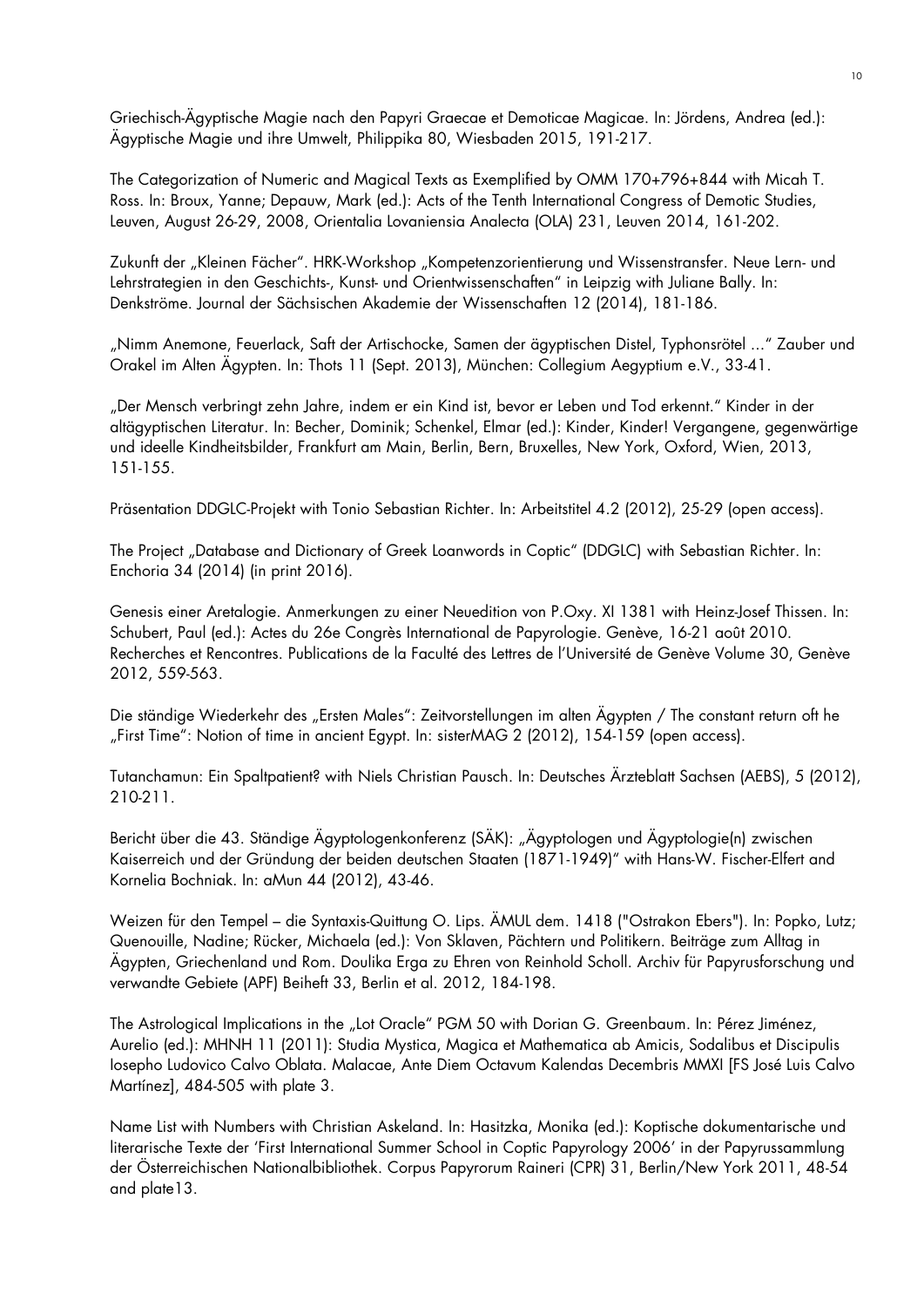"I celebrated a fine day": An Overlooked Egyptian Phrase in a Bilingual Letter Preserving a Dream Narrative with Gil H. Renberg. In: Zeitschrift für Papyrologie und Epigraphik (ZPE) 175 (2010), 49-71.

Ticket-Orakel und Sortes Astrampsychi – Divinationsmethoden im griechisch-römischen Ägypten: ein Vorbericht. In: Devauchelle, Didier; Widmer, Ghislaine (ed.): Actes du IXe Congrès International des Études Démotiques. Bibliothèque d'Étude (BdÉ) 147, IFAO, Le Caire 2009, 253-65.

Geschichte(n) aus dem Wüstensand. Junge Wissenschaftler aus aller Welt entziffern koptische Texte der Leipziger Papyrussammlung / Sonderausstellung "Ein Gott!" im Ägyptischen Museum. In: aMun, Herbst (2008), 8-10.

Interlude: A Series containing a Hemerology with Lengths of Daylight with Micah T. Ross. In: Egitto e Vicino Oriente (EVO) 31 (2008), 51-90 and plates.

Schläfer, Sortes, Seherinnen – Forschungen zur Divination in der Antike with mit Annette Hupfloher and Annette Zgoll, Annette. In: Uni-Journal der Universität Leipzig, Mai (2006), 9-10.

#### **In Preparation**

Paraliterary Texts in Trismegistos: Ammianus Marcellinus on Oracles in Roman Egypt – or: what Impact had Christianity on Pagan Egyptian Divination? In: Depauw, Mark et al (ed.): Multiplicity of Language and Script in Graeco-Roman Egypt. Orientalia Lovaniensia Analecta, Leuven (in preparation 2018).

Demotic Ostracon SF 2, JJGH 1998 (EES Haridi Excavations). In: Orel, Sara (ed.): Haridi Publication (in print).

Sortilegi beween divine ordeals and "secular" justice. Aspects of Jurisdiction in (ritual) texts from Roman Egypt. In: Luijendijk, AnneMarie; Klingshirn, William B. (ed.): My Lots are in Thy Hands. Acts of the Conference "Sortilege in Late Antiquity", Princeton, November 11-13, 2011 (in print 2017).

"Greeks" in a Demotic List - O. Lips. ÄMUL dem. inv. 1422. In: Ritner, Robert K. (ed.): Festschrift for Janet H. Johnson (in print 2017).

New deities and new habits. In: Vandorpe, Katelijn (ed.): A Companion to Greco-Roman and Late Antique Egypt (in print 2017).

Divination oder Glücksspiel? Casino Royale im Turmhaus? Sechs Würfel aus Tuna el-Gebel. Tuna el-Gebel excavations 2014 (in print 2017).

P. Lips. inv. copt. 344. In: Richter, Tonio Sebastian (ed.): Second Summer School in Coptic Papyrology, Leipzig 2008 (in preparation).

Umgang mit Dissens – Orakelfragen und weitere divinatorische Techniken aus Tuna el-Gebel. In: Flossmann-Schütze, Mélanie C.; Hoffmann, Friedhelm; Schütze, Alexander (ed.): Tuna el-Gebel. Eine ferne Welt. Konferenz in München, 16.-19. Januar 2014 (in print 2017)

Magical Practices in Egyptian Literary Texts: In Quest for Cultural Plurality. In: Bortolani, Ljuba; Nagel, Svenja; Quack, Joachim F. (ed.): Cultural Plurality in Ancient Magical Texts and Practices (in print 2017)

Die Tempeleide: Kulturelle und rechtshistorische Kontextualisierung einer Textsorte. Mit einer Edition vom O. Lips. ÄMUL dem. inv. 340. with Tami Schmidt-Gottschalk, in a Festschrift (in print 2017)

Three contributions on Egyptian Myth. In: Zgoll, Annette (ed.): MythoS 2 (in preparation 2018)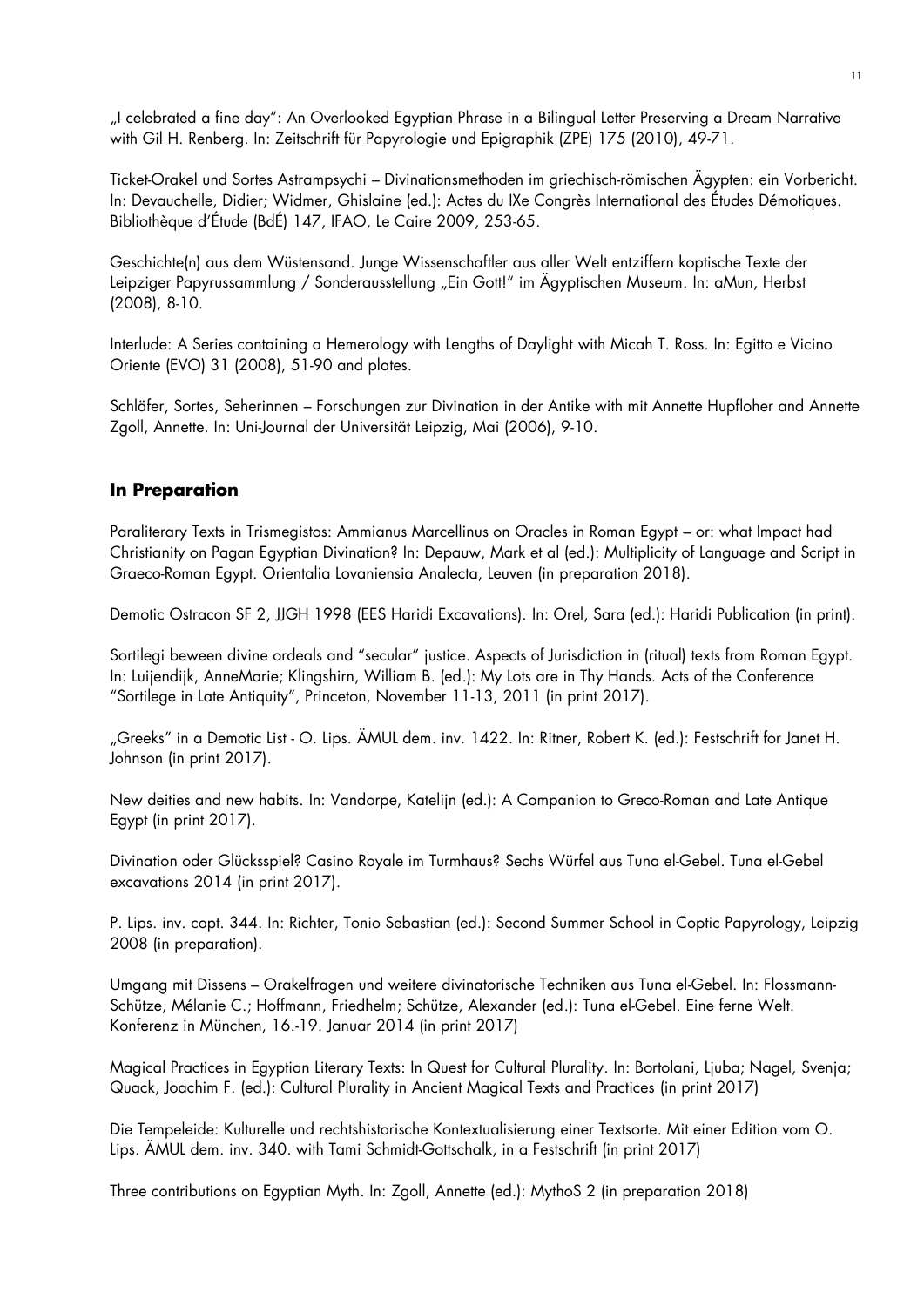Wise Men and Women in Literary Papyri. In: Proceedings of the 28<sup>th</sup> International Congress of Papyrology, Barcelona (in preparation 2018)

Heliopolis in Literary Texts. For a Festschrift (in preparation 2019)

The image of the crocodile in Egyptian Literary Texts. In: Magali de Haro-Sanchez/Korshi Dosoo (ed.): Magikon Zoon, Paris, Sorbonne (in print 2018)

Ancient Expats? Wise Women and Witches in Egyptian Literary Sources. In Berlejung, Angelika (ed.), Proceedings of two Workshops on Foreign Women, Leipzig and Jerusalem 2016-17, ORA, Tübingen (in preparation 2018).

#### **Book Reviews**

Hafemann, Ingelore, Lepper, Verena (Hrsg.): Karl Richard Lepsius. Der Begründer der deutschen Ägyptologie, Berlin 2012. In: Antike Welt 2 (2014), 91.

Winiarczyk, Marek: Die hellenistischen Utopien. BzA (Beiträge zur Altertumskunde) 293, Berlin/Boston 2011. In: Arbeitstitel 4.1 (2012), 37-41 (open access).

Phillips, Richard L.: In Pursuit of Invisibility: Ritual Texts from Late Roman Egypt. ASP (American Studies in Papyrology) 47, Durham/NC 2009. In: Archiv für Papyrusforschung (APF) 57 (2011), 113-117.

Lippert, Sandra L.; Stadler, Martin A. (ed.): Gehilfe des Thoth. FS Zauzich 2. In: Enchoria 35 (2017)

Frenschkowski, Marco: Magie im antiken Christentum. Eine Studie zur Alten Kirche und ihrem Umfeld. In: Theologische Literaturzeitung (2018)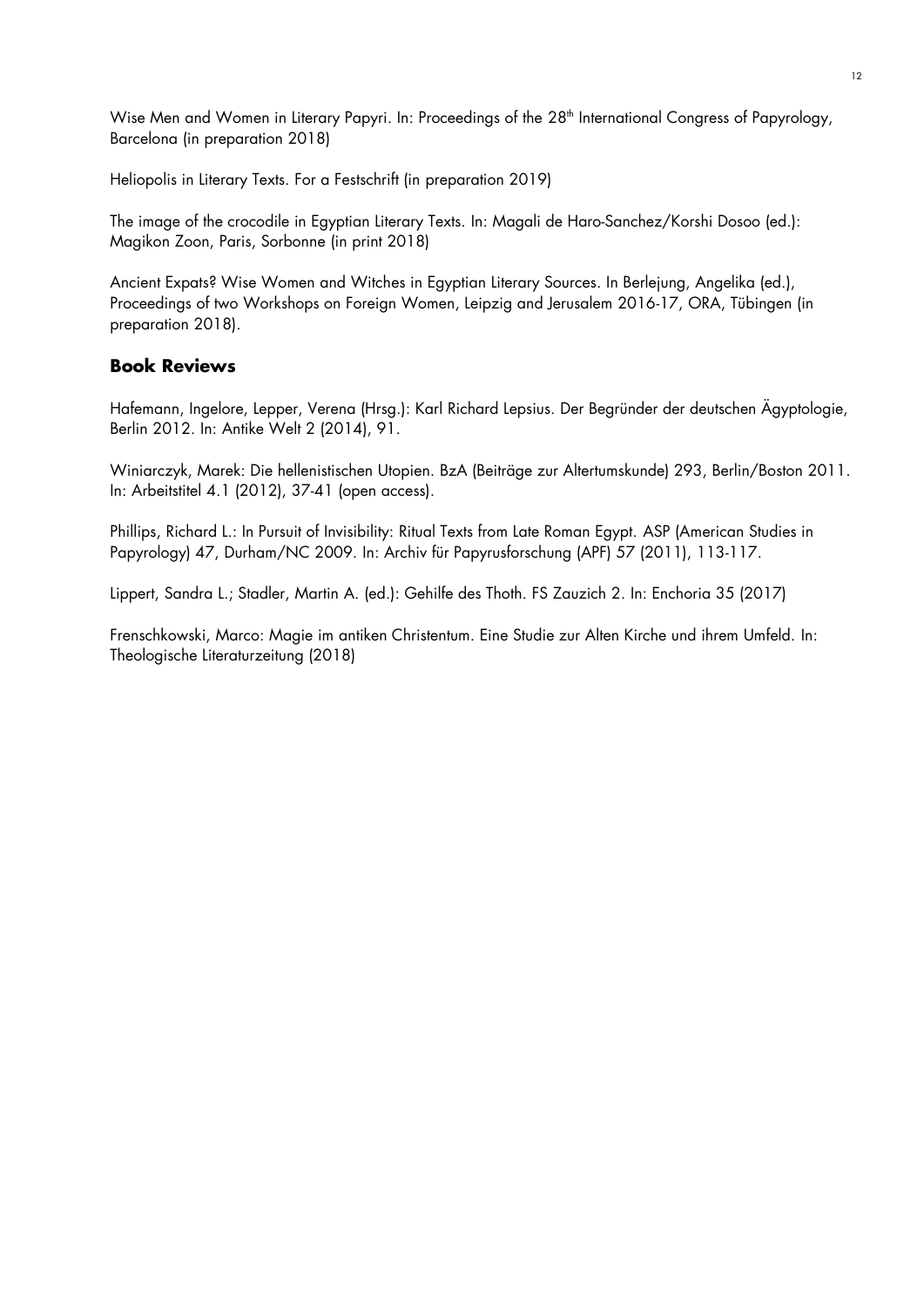# **5. Invited Lectures and Presentations**

| Dec. 6, 2018  | Aegyptiaca 2018, Leipzig:<br>"Prunk, Prestige und Propaganda" | Propaganda in der Westentasche – antike<br>Münzen |
|---------------|---------------------------------------------------------------|---------------------------------------------------|
| June 22, 2018 | Lange Nacht der Wissenschaft                                  | several project presentations                     |
| Oct. 18, 2017 | eHumanities Seminar, Leipzig                                  | Project Presentation "Digital Rosetta Stone"      |
| Oct. 17, 2017 | Seniorenkolleg der Universität                                | Herrin des Hauses - die Frau im alten             |
|               | Leipzig, Audimax                                              | Agypten                                           |
| Oct. 5, 2017  | Kick-off Event, Leipzig (twice)                               | Project Presentation "Digital Rosetta Stone"      |
| Sept 4, 2017  | 13th International Conference for                             | Did Steindorff Know Demotic?                      |
|               | Demotic Studies, Leipzig                                      |                                                   |
| July 16, 2017 | Ständige Agyptologenkonferenz                                 | Hieroglyphen in Unicode - status quo              |
|               | Göttingen                                                     |                                                   |
| July 16, 2017 | Ständige Ägyptologenkonferenz<br>Göttingen                    | Das Projekt "Digital Rosetta Stone"               |
| July 6, 2017  | Aegyptiaca 2017, Leipzig: "Ideal                              | Korruption, Frevler, Götterfeinde: schlechtes     |
|               | und Wirklichkeit: Schönes und                                 | Benehmen im Tempel                                |
|               | weniger Schönes im Alten                                      |                                                   |
|               | Agypten"                                                      |                                                   |
| Apr 20-21,    | Yale University, New Haven,                                   | Respondent to Mark Smith on Egyptian              |
| 2017          | Conference "Between Heaven and                                | <b>Dream Texts</b>                                |
|               | Earth"                                                        |                                                   |
| April 5, 2017 | Hebrew University, Jerusalem,                                 | Ancient Expats? Wise Women and Witches            |
|               | Workshop on Foreign Women                                     | in Egyptian Literary Sources                      |
| Mar 14, 2017  | Stellenbosch University,                                      | Wise Men and Women in Literary Papyri             |
|               | Department for Ancient Studies,                               |                                                   |
|               | Oberseminar                                                   |                                                   |
| Mar 7, 2017   | Stellenbosch University,                                      | Digital Papyrology: New Trends in Classics,       |
|               | Department for Ancient Studies,                               | Egyptology and Beyond                             |
| Mar 7, 2017   | Postgraduates colloquium<br>Stellenbosch University,          | Wise Women and Crocodiles in Egyptian             |
|               | Department for Ancient Studies,                               | Literary Texts                                    |
|               | <b>Honors Class</b>                                           |                                                   |
| Jan 31, 2017  | Einführung in die Ägyptologie                                 | Stipendien                                        |
| Jan 20, 2017  | Workshop Alternativen zur                                     | Hochschulsysteme und Wissenschaftskulturen        |
|               | prekären Beschäftigung an                                     | im Vergleich: Das Beispiel USA                    |
|               | deutschen Hochschulen und zum                                 |                                                   |
|               | Strategietreffen der Gründung                                 |                                                   |
|               | eines bundesweiten Netzwerks                                  |                                                   |
|               | von Hochschulinitiativen, Leipzig                             |                                                   |
| Dec 14, 2016  | Weihnachtsfeier des                                           | Ein Jahr Leben und Forschen in New York           |
|               | Freundeskreises des Ägyptischen                               |                                                   |
|               | Museums Leipzig e.V                                           |                                                   |
| Dec 12, 2016  | Synoikisis Planning Session,                                  | Digital Humanities in Teaching Egyptology-        |
|               | Washington/Leipzig                                            | two good practice examples (1. elearning          |
|               |                                                               | Course; 2. The Rosetta Stone Project)             |
| Aug 2, 2016   | International Congress of                                     | Wise Men and Women in Literary Papyri             |
|               | Papyrology, Barcelona                                         |                                                   |
| May 16, 2016  | ISAW, Workshop Cult Practices in                              | Words of Welcome, Introduction,                   |
|               | Ancient Literatures: Egyptian, Near                           | Methodology and Case Studies from Egypt           |
|               | Eastern and Graeco-Roman                                      |                                                   |
|               | Narratives in a Cross-Cultural                                |                                                   |
|               | Perspective, New York                                         |                                                   |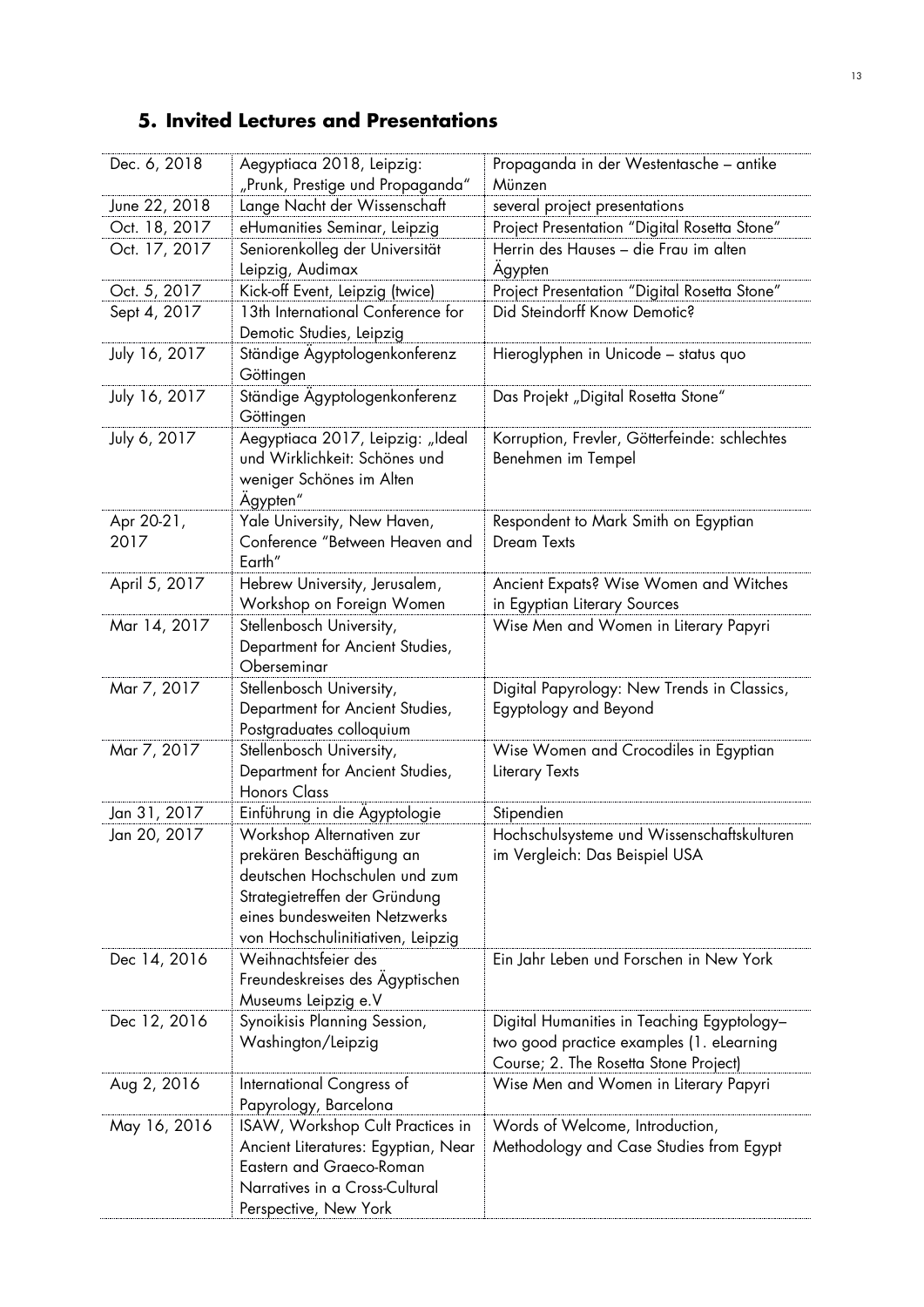| Mar 4, 2016  | International Workshop               | The Christian Interpolation of the Sortes     |
|--------------|--------------------------------------|-----------------------------------------------|
|              |                                      |                                               |
|              | "Exegetica: catenae, florilegia,     | Astrampsychi. Late antique Lot Oracles in     |
|              | and philosophical-theological        | Context                                       |
|              | anthologies?", HU Berlin             |                                               |
| Jan 25, 2016 | Guest lecture at UCB, Near           | Casino Royale in ancient skyscrapers? On      |
|              | Eastern Languages and Cultures,      | recent finds from Roman tower houses in Tuna  |
|              | Berkeley                             | el-Gebel (Egypt)                              |
| Jan 21, 2016 | Guest lecture at UCLA, Near          | Secret Knowledge and Doubtful Priests:        |
|              | Eastern Languages and Cultures,      | Aspects of Cult Practice from Ancient         |
|              | Los Angeles                          | Egyptian Literature                           |
| Jan 20, 2016 | Getty Research Institute, Los        |                                               |
|              |                                      | Cult Practices in Ancient Egyptian Literature |
|              | Angeles                              |                                               |
| Jan 8, 2016  | Roundtable Discussion, SCS/AIA       | Literature in a Multicultural Society: Greek  |
|              | Annual Meeting, San Francisco        | and Demotic Novels, Epics and Poetry in       |
|              |                                      | Graeco-Roman Egypt; own contribution: Cult    |
|              |                                      | Practices in Ancient Egyptian Literature      |
| Nov 4, 2015  | Altertumswissenschaften in a         | Monica Berti, Franziska Naether, Julia        |
|              | Digital Age: Egyptology,             | Jushaninowa, Giuseppe G.A. Celano, Polina     |
|              | Papyrology and Beyond, Leipzig       | Yordanova: The Digital Rosetta Stone: textual |
|              |                                      | alignment and linguistic annotation           |
|              | Altertumswissenschaften in a         |                                               |
| Nov 5, 2015  |                                      | with Julia Jushaninowa: E-learning Kurs       |
|              | Digital Age: Egyptology,             | "Verarbeitung digitaler Daten in der          |
|              | Papyrology and Beyond, Leipzig       | Agyptologie"                                  |
| Oct 30, 2015 | Collegium Mythologicum,              | Skyfall oder Mytheme von oben: Der Befund     |
|              | Göttingen                            | in den ägyptischen literarischen Texten       |
|              |                                      | (Narrationen, Weisheitstexte, Diskurse)       |
| Oct 20, 2015 | Harvard University, Mahindra         | Casino Royale in ancient skyscrapers? On      |
|              | Humanities Center Seminar: Ludics    | recent finds from Roman tower houses in Tuna  |
|              |                                      | el-Gebel (Egypt)                              |
| Oct 20, 2015 | Seminar, Harvard, Classics           | Select Religious and Magical Texts or: why is |
|              | Department                           | it important to read Greek and Demotic        |
|              |                                      |                                               |
|              |                                      | sources (Epigraphy & Papyrology)              |
| Oct 2, 2015  | ISAW, Linked Ancient World Data      | 1. Digital Humanities in Teaching - two good  |
|              | Initiative -Digital Antiquity Coffee | practice examples; 2. The Rosetta Stone       |
|              | House (LAWDI)                        | Project; 3. Announcement                      |
| Sep 29, 2015 | ISAW VRS Lecture Series, New         | Wizard Wunderkinder and Vengeful              |
|              | York                                 | Women- Cult Practices in Ancient Egyptian     |
|              |                                      | Literature                                    |
| July 20-23,  | 8e École d'Été Démotique, Paris      | Demotic Ostraca from Leipzig                  |
| 2015         |                                      |                                               |
| July 7, 2015 | Egyptian and Jewish Magic in         | Lot Oracles in a Graeco-Egyptian-Judaic       |
|              |                                      | Tradition                                     |
|              | Antiquity, Bonn (EJMA)               |                                               |
| July 2, 2015 | Aegyptiaca 2015, Leipzig: "Stadt,    | Alexandria                                    |
|              | Land, Fluss - Topographie des        |                                               |
|              | alten Agypten"                       |                                               |
| May 12, 2015 | Seniorenkolleg der Universität       | Würfel aus dem alten Agypten - vier bis       |
|              | Leipzig, Audimax                     | vierundzwanzig Augen zwischen Spiel und       |
|              |                                      | Zukunftsprognose                              |
| Feb 16-18,   | International Workshop:              | The Christian Interpolation of the Sortes     |
| 2015         | "Exegetica: catenae, florilegia,     | Astrampsychi. Late antique Lot Oracles in     |
|              | and philosophical-theological        | Context                                       |
|              |                                      |                                               |
|              | anthologies?", Berlin                |                                               |
| Jan 31, 2015 | Planetarium Merseburg                | Altägyptische Gesellschaft                    |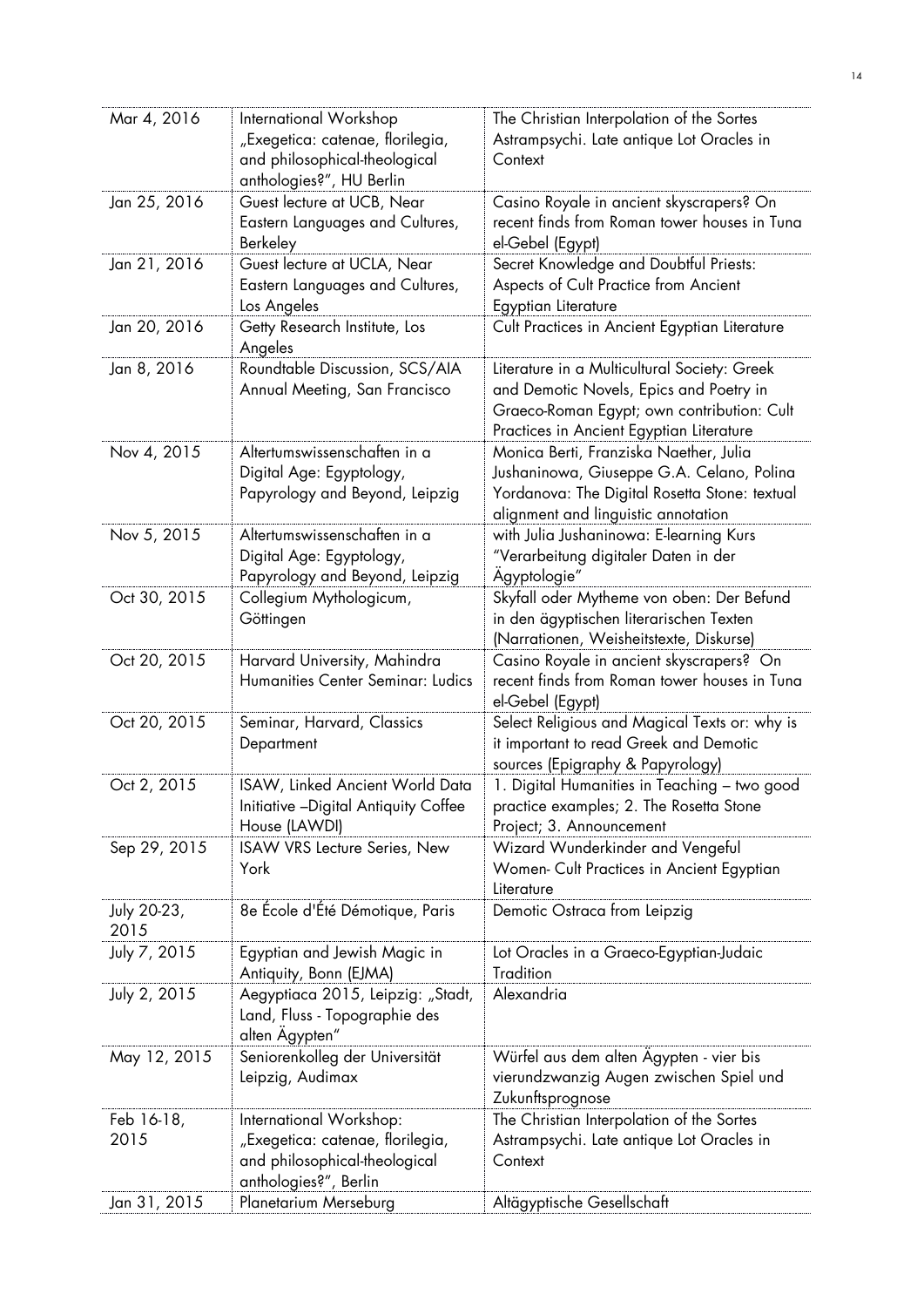| Sept 11-14,<br>2014 | Conference "Cultural Plurality in<br>Ancient Magical Texts and<br>Practices", Heidelberg                            | Magical practices in Egyptian literary texts: In<br>quest for cultural plurality Magical practices<br>in Egyptian literary texts: In quest for cultural<br>plurality       |
|---------------------|---------------------------------------------------------------------------------------------------------------------|----------------------------------------------------------------------------------------------------------------------------------------------------------------------------|
| Feb 6, 2014         | Aegyptiaca 2014, Leipzig:<br>"Begegnungen mit dem Alten<br>Agypten - 2000 Jahre Ägypten-<br>Rezeption"              | Ägypten kommt nach Rom. Pyramiden,<br>Isistempel und die Villa Hadriana                                                                                                    |
| Jan 30, 2014        | Planetarium Merseburg                                                                                               | Altägyptische Gesellschaft                                                                                                                                                 |
| Jan 19, 2014        | Conference "Tuna el-Gebel - eine<br>ferne Welt", Munich                                                             | Umgang mit Dissens - Orakelfragen und<br>weitere divinatorische Techniken aus Tuna el-<br>Gebel                                                                            |
| Jul 31, 2013        | 27th International Congress of<br>Papyrology, Warsaw                                                                | Demotic Ostraca from the Egyptian Museum<br>Leipzig                                                                                                                        |
| Jul 23, 2013        | Arche Nebra, Wangen                                                                                                 | Workshop & Lecture: Papyrus herstellen und<br>Hieroglyphen schreiben                                                                                                       |
| Jul 4, 2013         | Aegyptiaca 2013, Leipzig: "Alltag<br>im alten Agypten"                                                              | Hieroglyphen lernen heißt für's Leben lernen ?<br>(Aus) bildung und Erziehung                                                                                              |
| May 14, 2013        | Seniorenkolleg der Universität<br>Leipzig, Audimax                                                                  | "Du wirst deine Geliebte heiraten, aber es<br>wird dir leid tun" - Problemlösungsstrategien<br>im römischen Ägypten nach den Sortes<br>Astrampsychi und den Ticket-Orakeln |
| May 8, 2013         | Arche Nebra, Wangen                                                                                                 | Von Handwerkern, Königinnen und<br>Finanzministern. Die Gesellschaft im Alten<br>Agypten                                                                                   |
| Jan 23, 2013        | Universitätsvesper vor dem<br>Paulineraltar im Sommersemester<br>2013 - Orgelmusik und Ansagen<br>zur Zeit, Leipzig | Der berauschte Pharao                                                                                                                                                      |
| Oct 30, 2012        | Kirche Panitzsch (book<br>presentation, moderation)                                                                 | "Wer hier hundert Augen hätte" - Georg<br>Erbkams Reisebriefe aus Ägypten und<br>Nubien. Launch reading with Elke Freier                                                   |
| Oct 22, 2012        | Haus des Buches, Leipzig (book<br>presentation, moderation)                                                         | "Wer hier hundert Augen hätte" - Georg<br>Erbkams Reisebriefe aus Agypten und<br>Nubien. Launch reading with Elke Freier                                                   |
| Oct 4, 2012         | Studieren mit Stipendium -<br>Infoveranstaltung zum<br>Semesterstart, Leipzig                                       | Deutsche Begabtenförderung im Überblick /<br>Hinweise aus Gutachtersicht                                                                                                   |
| Oct 2, 2012         | Stadtmuseum Naumburg,<br>Schlösschen am Markt (book<br>presentation, moderation)                                    | "Wer hier hundert Augen hätte" - Georg<br>Erbkams Reisebriefe aus Agypten und<br>Nubien. Launch reading with Elke Freier                                                   |
| Sep 6, 2012         | Projektpräsentation Website                                                                                         | Anlässlich der Unterzeichnung einer<br>Kooperationsvereinbarung mit der<br>Hochschule für Wirtschaft Technik und Kultur<br>(HTWK) Leipzig                                  |
| Aug 2, 2012         | Aegyptiaca 2012, Leipzig:<br>"Pharaos Feinde"                                                                       | Agypten und der Exodus. Fremdherrschaft<br>und Kulturaustausch (with Raik Heckl)                                                                                           |
| Jun 29, 2012        | Lange Nacht der Wissenschaften<br>Leipzig                                                                           | Orakelweisheit der alten Agypter (with oracle<br>trial for Museum visitors)                                                                                                |
| May 16, 2012        | Universitätsvesper vor dem<br>Paulineraltar im Sommersemester<br>2012 - Orgelmusik und Ansagen<br>zur Zeit, Leipzig | "Der Mensch verbringt zehn Jahre, indem er<br>ein Kind ist, bevor er Leben und Tod erkennt"<br>- Kinder in der altägyptischen Literatur                                    |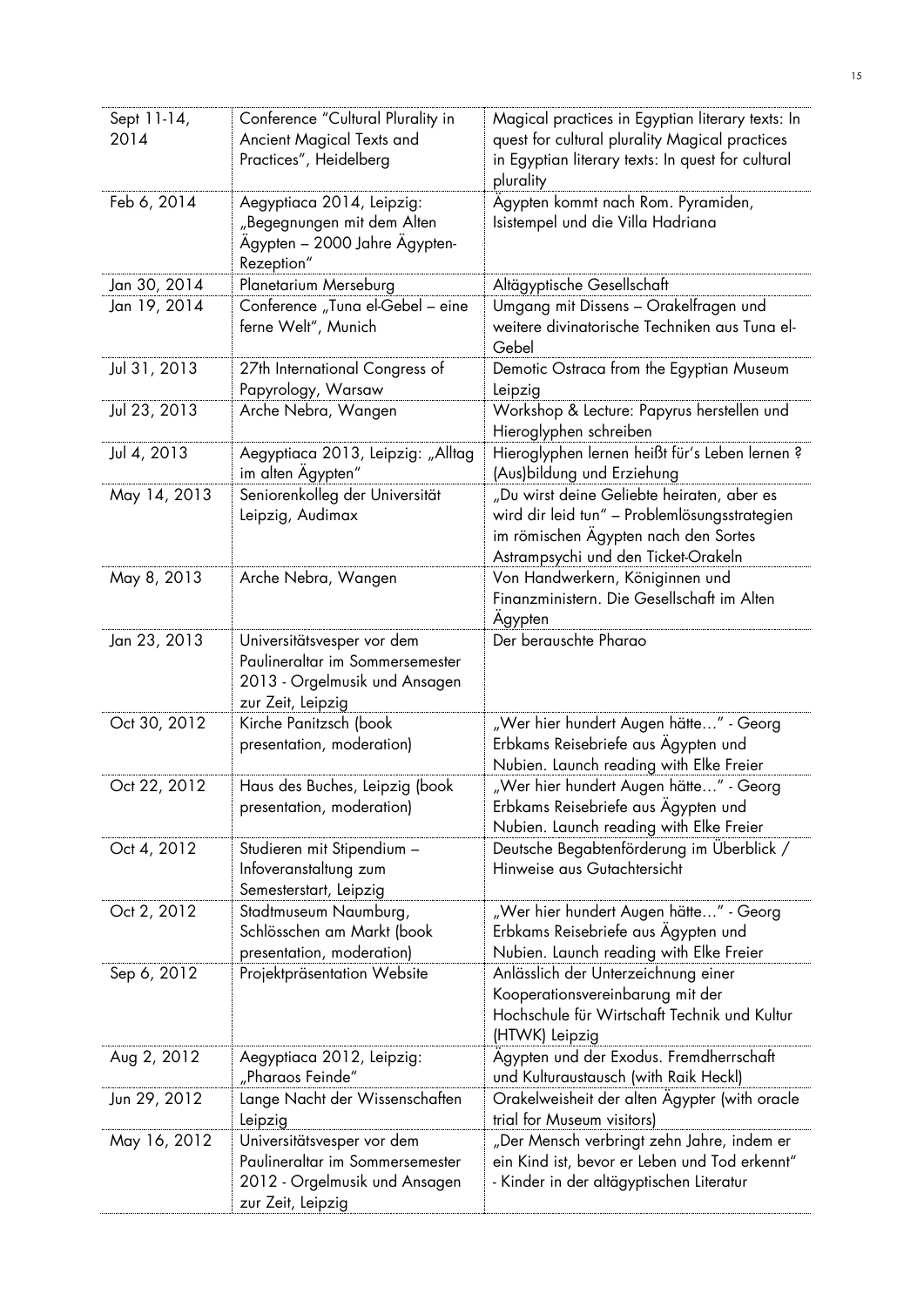| Mar 17, 2012   | Leipziger Buchmesse, Buchmesse-<br>Akademie                                                                                         | Georg Steindorff und die Leipziger<br>Ägyptologie (with Hans-W. Fischer-Elfert)                                                                                                       |
|----------------|-------------------------------------------------------------------------------------------------------------------------------------|---------------------------------------------------------------------------------------------------------------------------------------------------------------------------------------|
| Jan 5.-8, 2012 | Annual Meeting of the American<br>Philological Association<br>(AIA/APA), Philadelphia, own<br>Panel                                 | Oracles, Dreams, Magical Rituals:<br>Bilingualism in Egyptian Divinatory Texts                                                                                                        |
| Dec 1, 2011    | Aegyptiaca 2011, Leipzig:<br>"Ausgepackt und Wiederentdeckt"                                                                        | Leuchtendes und Groteskes: Objekte aus<br>Terrakotta                                                                                                                                  |
| Nov 12, 2011   | Conference "Sortilege in Late<br>Antiquity", Princeton                                                                              | Sortilegi beween divine ordeals and "secular"<br>justice. Aspects of Jurisdiction in (ritual) texts<br>from Roman Egypt                                                               |
| Oct 24, 2011   | Center for Area Studies in<br>Antiquity, Leipzig                                                                                    | "Lass deine Frau dein Vermögen sehen, aber<br>betraue sie nicht damit" - Frauen in<br>ausgewählten literarischen, religiösen und<br>Alltagstexten des griechisch-römischen<br>Agypten |
| Sep 6, 2011    | Conference "Laws of Heaven -<br>Laws of Nature: The Legal<br>Interpretation of Cosmic<br>Phenomena in the Ancient World",<br>Zurich | Divine Justice: Religious Sources of Ancient<br>Egyptian Law                                                                                                                          |
| Sep 2, 2011    | 11th International Congress of<br>Demotic Studies, Oxford                                                                           | The DDGLC Project                                                                                                                                                                     |
| Jul 17, 2011   | 7. Deutscher Papyrologentag, Trier                                                                                                  | Das Projekt DDGLC                                                                                                                                                                     |
| Apr 28, 2011   | Universität Trier, Griechisch-<br>Römisches Forschungskolloquium                                                                    | Die Sortes Astrampsychi als Quellentext der<br>Papyrologie                                                                                                                            |
| Mar 29, 2011   | VolkswagenStiftung, Hanover                                                                                                         | Kultpraxis im altägyptischen Schrifttum                                                                                                                                               |
| Mar 20, 2011   | Leipziger Buchmesse, Buchmesse-<br>Akademie                                                                                         | "Du wirst deine Geliebte heiraten, aber es<br>wird dir leid tun" - Problemlösungsstrategien<br>im römischen Agypten nach den Sortes<br>Astrampsychi                                   |
| Feb 26, 2011   | Vortragsreihe des Stadtmuseums<br>Naumburg anlässlich des 200.<br>Geburtstags von Richard Lepsius                                   | Dekrete, Totenbuch, Zauberpapyri: Karl<br>Richard Lepsius und die Erforschung<br>altägyptischer Quellen                                                                               |
| Feb 9, 2011    | Universität Mainz, Institut für<br>Ägyptologie und Altorientalistik                                                                 | "Einen schönen Tag verbringen": hrw nfr auf<br>Griechisch oder "Das Problem der<br>Zweisprachigkeit"                                                                                  |
| Nov 23, 2010   | Museum der Universität Bonn                                                                                                         | Karl Richard Lepsius - Nestor der deutschen<br>Agyptologie                                                                                                                            |
| Aug 16, 2010   | 26th International Congress of<br>Papyrology, Gevena                                                                                | Dreaming with Asclepius-Imouthes: Aspects of<br>a revision of P. Oxy. 1381 (with Heinz-Josef<br>Thissen)                                                                              |
| Jun 10, 2010   | "Neue Forschungen zur<br>ägyptischen Kultur und<br>Geschichte", Leipzig                                                             | "Das Problem der Zweisprachigkeit" – hrw nfr<br>auf Griechisch (WChr. 50)                                                                                                             |
| May 28, 2010   | Arbeitsstelle Antike Religion und<br>Alte Geschichte, 5.<br>Forschungsforum, Universität<br>Oldenbourg                              | δι' όνειράτων φανείς – "mit Träumen<br>erscheinen": Imhotep-Asklepios in Papyrus<br>Oxyrhynchos 1381                                                                                  |
| Mar 4, 2010    | Aegyptiaca 2010, Agyptisches<br>Museum der Universität Leipzig &<br>Museum für Musikinstrumente:<br>"Musik am Nil"                  | Musik am Nil - Notation in der Antike (with<br><b>Birgit Heise)</b>                                                                                                                   |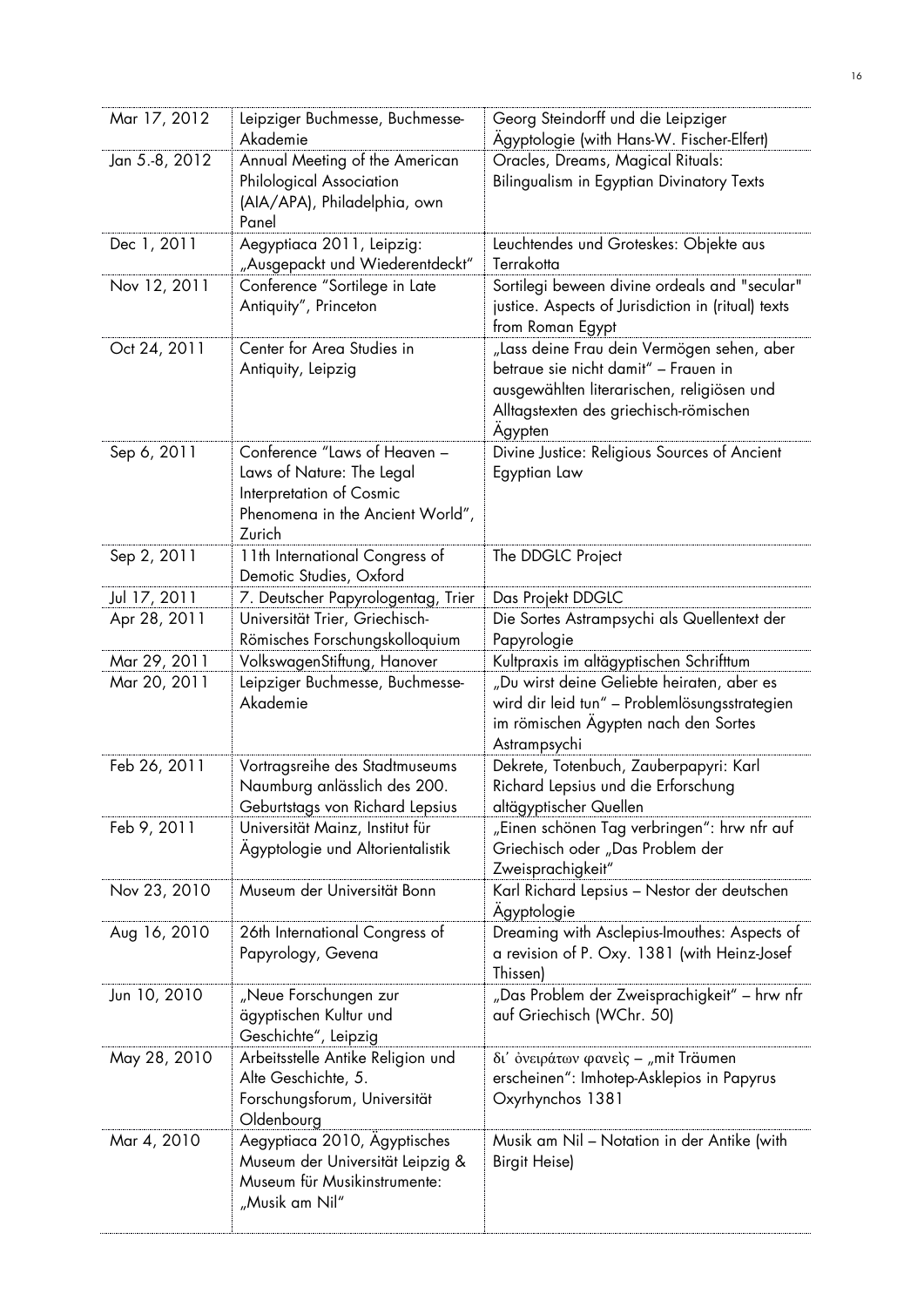| Jan 27, 2010 | Albertus-Magnus-Verein e.V., 10.<br>Treffen der geförderten<br>Studierenden, Villa Tillmanns<br>Leipzig                                    | "Du wirst deine Geliebte heiraten, aber es<br>wird dir leid tun" - Problemlösungsstrategien<br>im römischen Agypten nach den Sortes<br>Astrampsychi und den Ticket-Orakeln                                                                                                     |
|--------------|--------------------------------------------------------------------------------------------------------------------------------------------|--------------------------------------------------------------------------------------------------------------------------------------------------------------------------------------------------------------------------------------------------------------------------------|
| Dec 11, 2009 | Konrad-Adenauer-Stiftung, Konrad-<br>Adenauer-Haus Berlin                                                                                  | Zeitkonstruktionen, Gedächtnis,<br>Geschichtsschreibung                                                                                                                                                                                                                        |
| Nov 23, 2009 | Agyptologisches Institut Leipzig                                                                                                           | Wo Träume kommen: Traumtexte aus<br>Ägypten und ihr Umfeld                                                                                                                                                                                                                     |
| Jul 31, 2009 | 6. Deutscher Papyrologentag,<br>Universität Jena                                                                                           | δι' όνειράτων φανείς - "mit Träumen<br>erscheinen" - Prolegomena zu einer<br>Neubearbeitung von P. Oxy. 1381                                                                                                                                                                   |
| Jul 03, 2009 | Agyptologisches Institut Leipzig                                                                                                           | Viva/Public Defense of the Disseration: 'Du<br>wirst deine Geliebte heiraten, aber es wird<br>dir leid tun' - Problemlösungsstrategien im<br>römischen Ägypten nach den Sortes<br>Astrampsychi und den Ticket-Orakeln und<br>Doktorhutpräsentation "Etude über das<br>Pendeln" |
| Nov 13, 2008 | Agyptologisches Institut, Leipzig                                                                                                          | Papyrologische Datenbanken                                                                                                                                                                                                                                                     |
| Sep 18, 2008 | Trismegistos Meeting, Maritim<br>Hotel Cologne                                                                                             | TM Magic: Investigation by Genre in<br>Trismegistos                                                                                                                                                                                                                            |
| Aug 29, 2008 | 10th International Congress of<br>Demotic Studies, Universität<br>Leuven                                                                   | A Series containing a Hemerology with<br>Lengths of Daylight (with Micah Ross)                                                                                                                                                                                                 |
| Aug 23, 2008 | 10th International Congress of<br>Egyptologists, Rhodes                                                                                    | Magic in the Internet: Investigation by Genre<br>in Trismegistos                                                                                                                                                                                                               |
| Jul 30, 2008 | 2nd International Summer School<br>in Coptic Papyrology, Leipzig                                                                           | Predecessors I+II: Egyptian documentary texts<br>from Old Kingdom to Roman Egypt (with<br>Hans-Werner Fischer-Elfert)                                                                                                                                                          |
| Jul 29, 2008 | 2nd International Summer School<br>in Coptic Papyrology, Leipzig                                                                           | Tools in (Coptic) Papyrology (with Marius<br>Gerhardt)                                                                                                                                                                                                                         |
| Jun 28, 2008 | 40. Ständige<br>Ägyptologenkonferenz, Universität<br>Würzburg                                                                              | "Du wirst von deiner Frau erben, aber nicht<br>als Alleinerbe." - Die Sortes Astrampsychi:<br>ein ägyptisches Orakel?                                                                                                                                                          |
| Jun 20, 2008 | Lehrstuhl für Alte Geschichte,<br>Leipzig                                                                                                  | Divination, Orakel und Magie im griechisch-<br>römischen Agypten                                                                                                                                                                                                               |
| Apr 30, 2008 | Institut für Altertumskunde,<br>Cologne                                                                                                    | Projektvorstellung Trismegistos (with Mark<br>Depauw)                                                                                                                                                                                                                          |
| Nov 5, 2007  | Aegyptiaca 2007, Agyptisches<br>Museum der Universität Leipzig &<br>Cabaret Sanftwut in der<br>Mädlerpassage: "Altägyptische<br>Literatur" | Das Wunderkind des Setne-Khaemwaset und<br>die tödliche Verführerin Tabubu                                                                                                                                                                                                     |
| Sep 15, 2007 | Konrad-Adenauer-Stiftung, Schloss<br>Eichholz, Wesseling                                                                                   | Häresie in "biblischen" Zeiten: Amarna                                                                                                                                                                                                                                         |
| Jul 12, 2007 | Agyptologisches Institut Leipzig                                                                                                           | Papyri Demoticae Magicae. Spätägyptische<br>Magie im Kontext                                                                                                                                                                                                                   |
| Jun 27, 2007 | Research Academy Leipzig                                                                                                                   | Stipendieninformationen                                                                                                                                                                                                                                                        |
| May 8, 2007  | 4. Tag des Stipendiums, Geistes-<br>wissenschaftliches Zentrum Leipzig                                                                     | Stipendieninformationen                                                                                                                                                                                                                                                        |
| Jan 25, 2007 | 3. Workshop "Neue Forschungen<br>zur Divination: Begriffe,<br>Methoden, Kontexte", Villa<br>Tillmanns, Leipzig                             | "Do-it-yourself-Orakel" oder Wallfahrt?<br>Religiöse Institutionalisierung in Agypten                                                                                                                                                                                          |